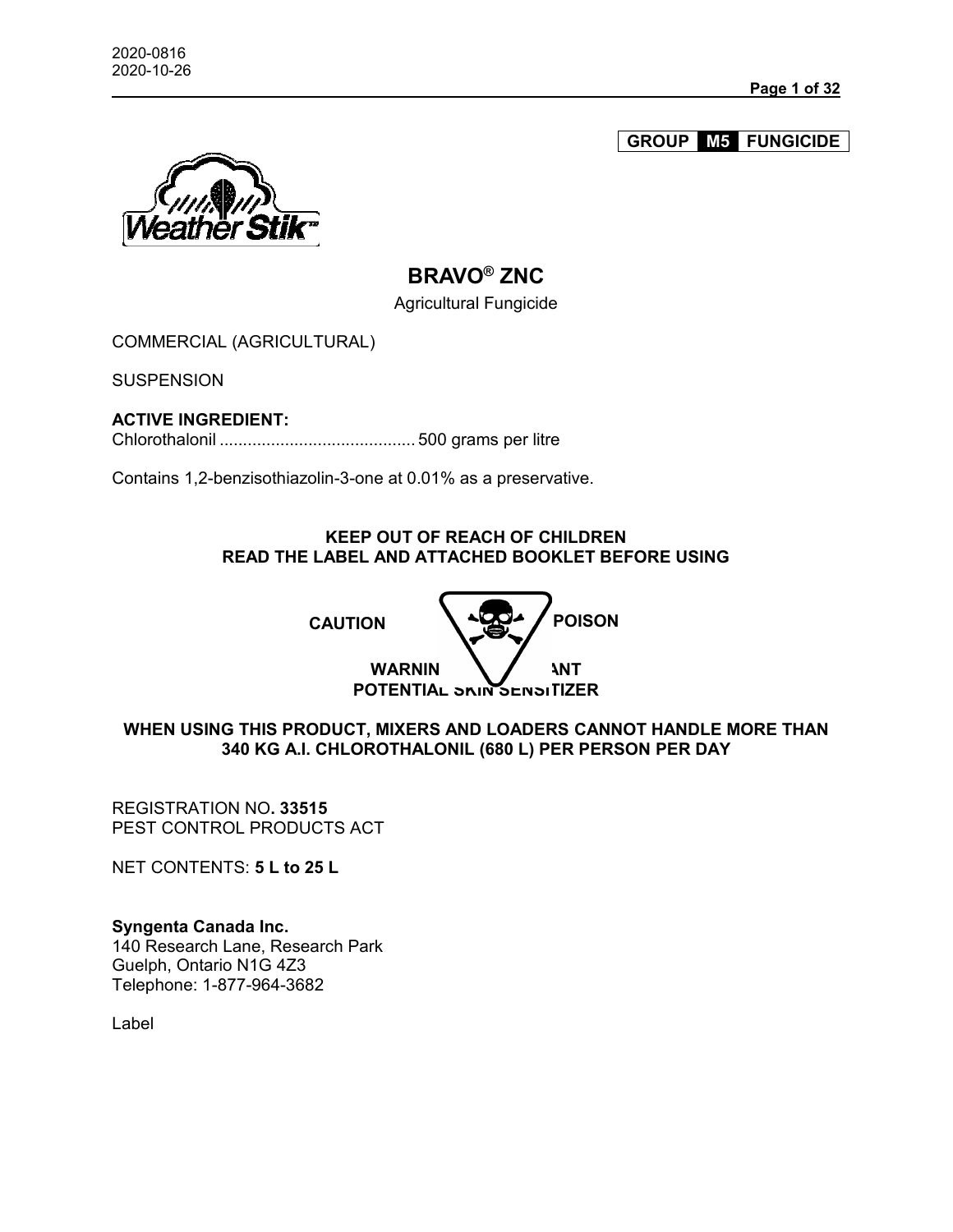# **1.0 NOTICE TO USER**

This pest control product is to be used only in accordance with the directions on the label. It is an offence under the *Pest Control Products Act* to use this product in a way that is inconsistent with the directions on the label.

# **2.0 FIRST AID**

**IF POISONING IS SUSPECTED, IMMEDIATELY** contact a physician or a poison control centre. Take container, label or product name and Pest Control Product Registration Number with you when seeking medical attention.

**If swallowed,** call a poison control centre or doctor **IMMEDIATELY** for treatment advice. Have person sip a glass of water if able to swallow. Do not induce vomiting unless told to do so by a poison control centre or doctor. Do not give anything by mouth to an unconscious person.

**If in eyes,** hold eye open and rinse slowly and gently with water for 15–20 minutes. Remove contact lenses, if present, after the first 5 minutes, then continue rinsing eye. Call a poison control centre or doctor for treatment advice.

**If on skin or clothing,** take off contaminated clothing. Rinse skin **IMMEDIATELY** with plenty of water for 15–20 minutes. Call a poison control centre or doctor for treatment advice.

**If inhaled,** move person to fresh air. If person is not breathing, call 911 or an ambulance, then give artificial respiration, preferably by mouth-to-mouth, if possible. Call a poison control centre or doctor for further treatment advice.

## **3.0 TOXICOLOGICAL INFORMATION**

Treat symptomatically.

Note to Physician: Persons having an allergic reaction respond to treatment with antihistamines or steroid creams and/or systemic steroids.

### **4.0 PRECAUTIONS**

**WARNING - Causes eye irritation. Harmful if inhaled. Potential skin sensitizer.**

#### **KEEP OUT OF REACH OF CHILDREN.**

DO NOT get in eyes.

**Restricted Entry Interval:** DO NOT re-enter treated areas within 12 hours except for following activities for crops listed: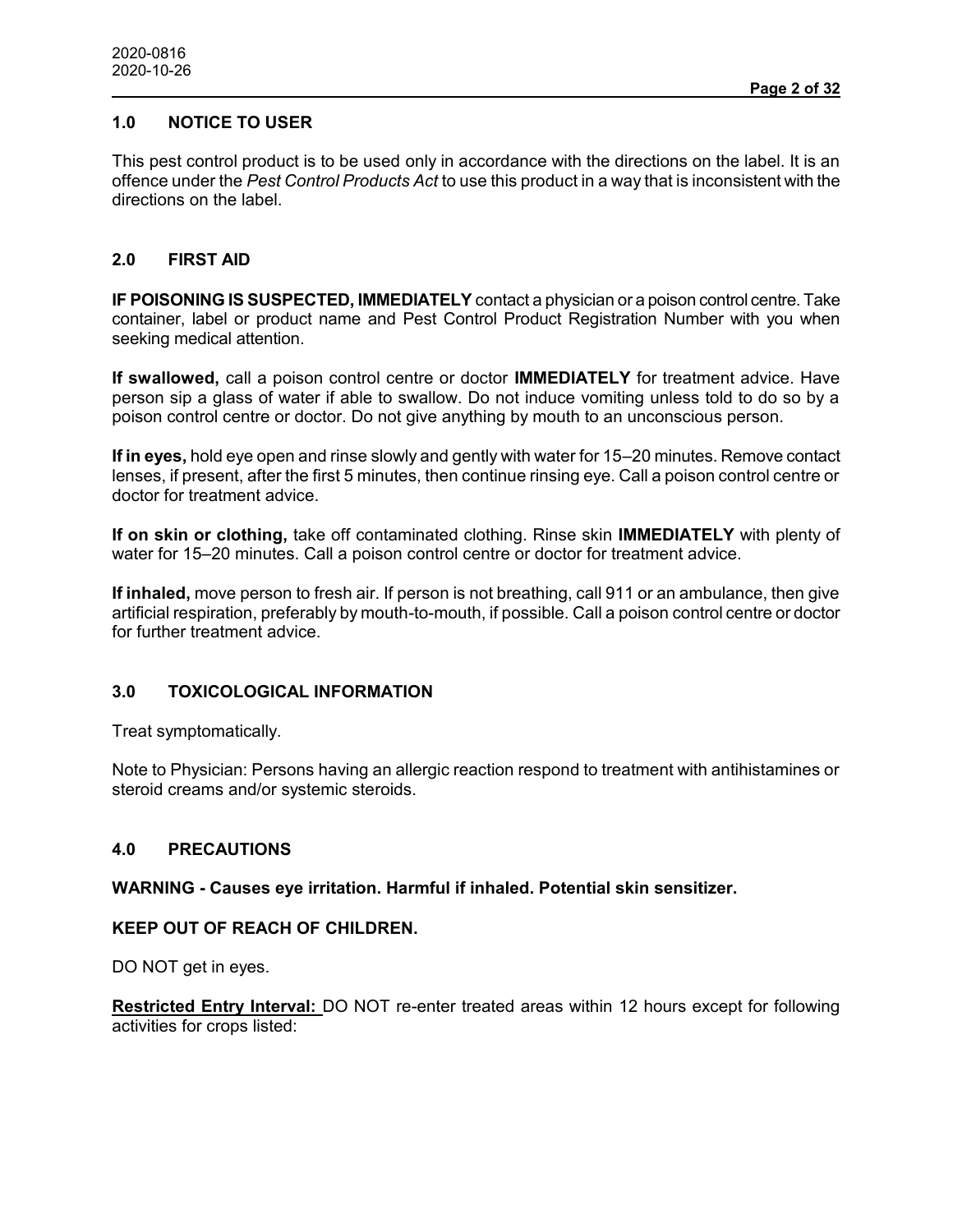| Crop                                       | <b>Activity</b>            | <b>Restricted Entry</b><br>Interval (REI) (days) |
|--------------------------------------------|----------------------------|--------------------------------------------------|
| Carrot                                     | Hand harvesting            | 22                                               |
|                                            | Scouting                   |                                                  |
| Parsnip                                    | Hand harvesting            | 21                                               |
|                                            | Scouting                   | 5                                                |
| Onions (dry bulb and green bunching)       | Hand weeding               | 6                                                |
|                                            | Scouting                   |                                                  |
| (broccoli, Brussels sprouts,<br>Cole crops | Topping (Brussels sprouts) | 5                                                |
| cauliflower)                               | Scouting                   | 5                                                |
| Cabbage                                    | Scouting, thinning         | $\overline{2}$                                   |
|                                            | Hand weeding               |                                                  |
| Chickpeas                                  | Scouting                   | $\overline{2}$                                   |
| Peas (dry)                                 | Scouting                   | 1                                                |
| Lentils                                    | Scouting                   | 3                                                |
| Tomatoes, processing                       | Scouting                   | 7                                                |
| Asparagus                                  | Scouting                   | 4                                                |
| <b>Highbush blueberries</b>                | Handset irrigation         | 3                                                |
| Cherry (sweet and sour)                    | Thinning                   | 8                                                |
| Corn, sweet                                | Hand harvesting            | 18                                               |
|                                            | Mechanical harvesting      | 14                                               |
|                                            | Scouting                   | 1                                                |
| Peach and nectarine                        | Thinning                   | 11                                               |
| Cranberry                                  | Scouting                   | 5                                                |
| Filberts (hazelnuts)                       | Scouting                   | 18                                               |
|                                            | Transplanting              | 10                                               |
|                                            | Orchard maintenance        | $\overline{2}$                                   |

Do not hand harvest processing tomatoes.

AVOID contact with skin or clothing. Wash exposed areas of skin with soap and warm water after handling or using. DO NOT take internally. AVOID breathing spray mist. This product may produce temporary allergic side effects, characterized by redness of the eyes, mild bronchial irritation and redness or rash on exposed skin areas. DO NOT store near feed or foodstuffs. Store in a cool place. Protect from excessive heat. Apply only to areas specified on label.

Apply only when the potential for drift to non-target areas of human habitation and areas of human activity such as houses, cottages, schools and recreational areas is minimal. Take into consideration wind speed, wind directions, temperature inversions, application equipment, and sprayer settings.

If this pest control product is to be used on a commodity that may be exported to other countries in the world and you require information on acceptable residue levels in these countries, please contact Syngenta Canada Inc. at 1-87-SYNGENTA / 1-877-964-3682.

#### **DO NOT apply using aerial application equipment.**

## **WHEN USING THIS PRODUCT, MIXERS AND LOADERS CANNOT HANDLE MORE THAN 340 KG A.I. CHLOROTHALONIL (680 L) PER PERSON PER DAY.**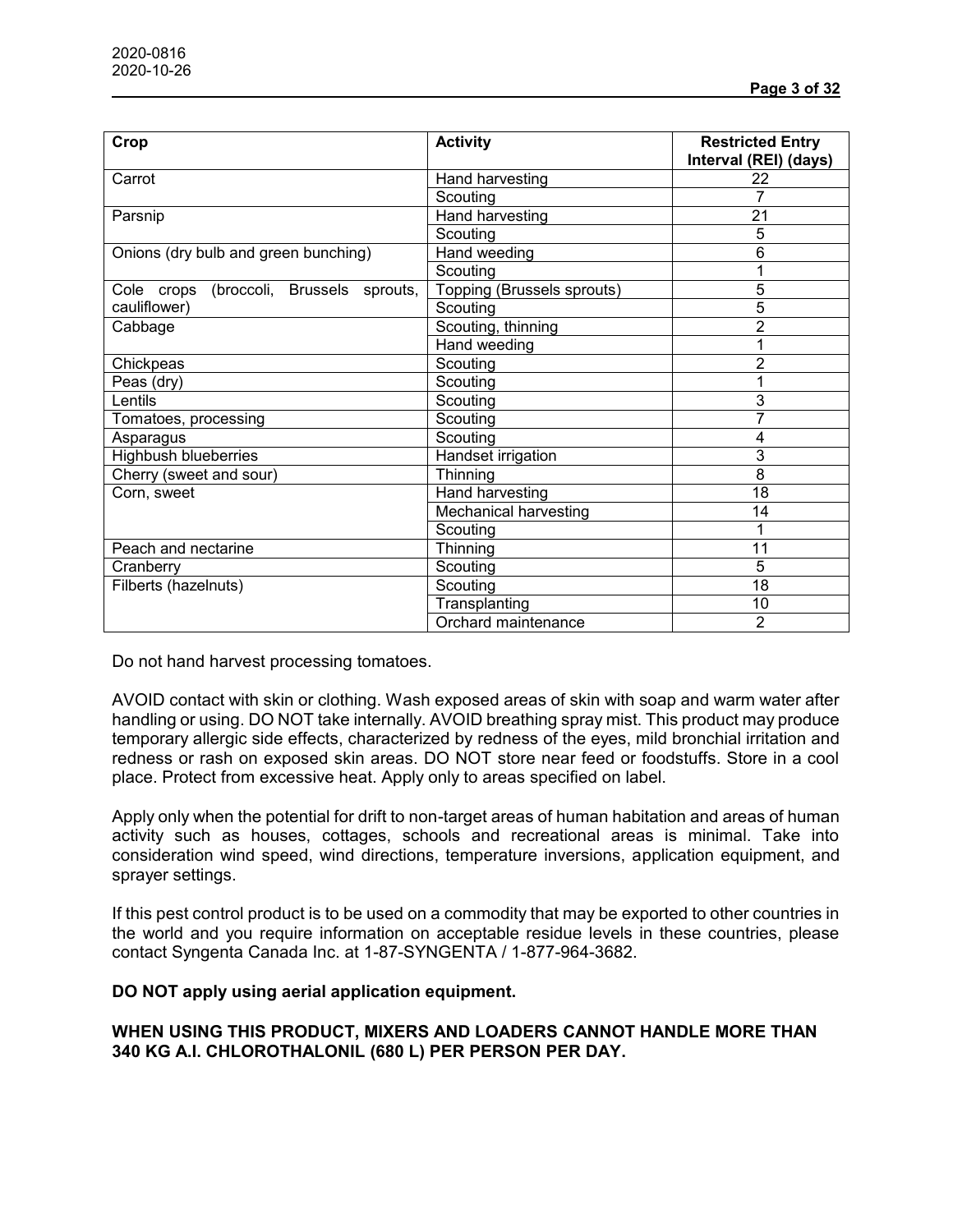## **5.0 PERSONAL PROTECTIVE EQUIPMENT (PPE)**

Wear coveralls over long pants, and a long-sleeved shirt, chemical resistant gloves and socks and shoes during mixing, loading, clean-up and repair activities. Wear pants, a long-sleeved shirt, chemical resistant gloves, and socks and shoes during application. Gloves are not required during application within a closed cab.

Mixers/loaders/applicators in greenhouses and mushroom houses must wear a respirator with a NIOSH-approved organic vapour-removing cartridge with a prefilter approved for pesticides OR a NIOSH-approved canister approved for pesticides.

Remove clothing/PPE immediately if pesticide gets inside. Then wash thoroughly and put on clean clothing. Remove PPE immediately after handling this product. Wash the outside of gloves with soap and water before removing.

Follow manufacturer's instructions for cleaning/maintaining PPE. If no such instructions for washables exist, use detergent and hot water. Keep and wash PPE separately from other laundry.

Wear freshly laundered clothes daily.

Do not wear contaminated shoes.

All users should wash hands before eating, drinking, chewing gum, using tobacco, or using the toilet.

#### **6.0 ENVIRONMENTAL PRECAUTIONS**

TOXIC to aquatic organisms. Observe buffer zone specified under DIRECTIONS FOR USE. To reduce runoff from treated areas into aquatic habitats avoid application to areas with a moderate to sleep slope, compacted soil or clay.

Avoid application when heavy rain is forecast.

Contamination of aquatic areas as a result of run-off may be reduced by including a vegetative strip between the treated area and the edge of the water body.

## **7.0 STORAGE**

Keep in original container, tightly closed, during storage. Store in a cool, dry, well ventilated area away from feed and foodstuffs, and out of the reach of children and animals. If frozen, allow to thaw and agitate thoroughly prior to use.

### **8.0 DISPOSAL**

For information on disposal of unused, unwanted product, contact the manufacturer or the provincial regulatory agency. Contact the manufacturer and the provincial regulatory agency in case of a spill, and for clean-up of spills.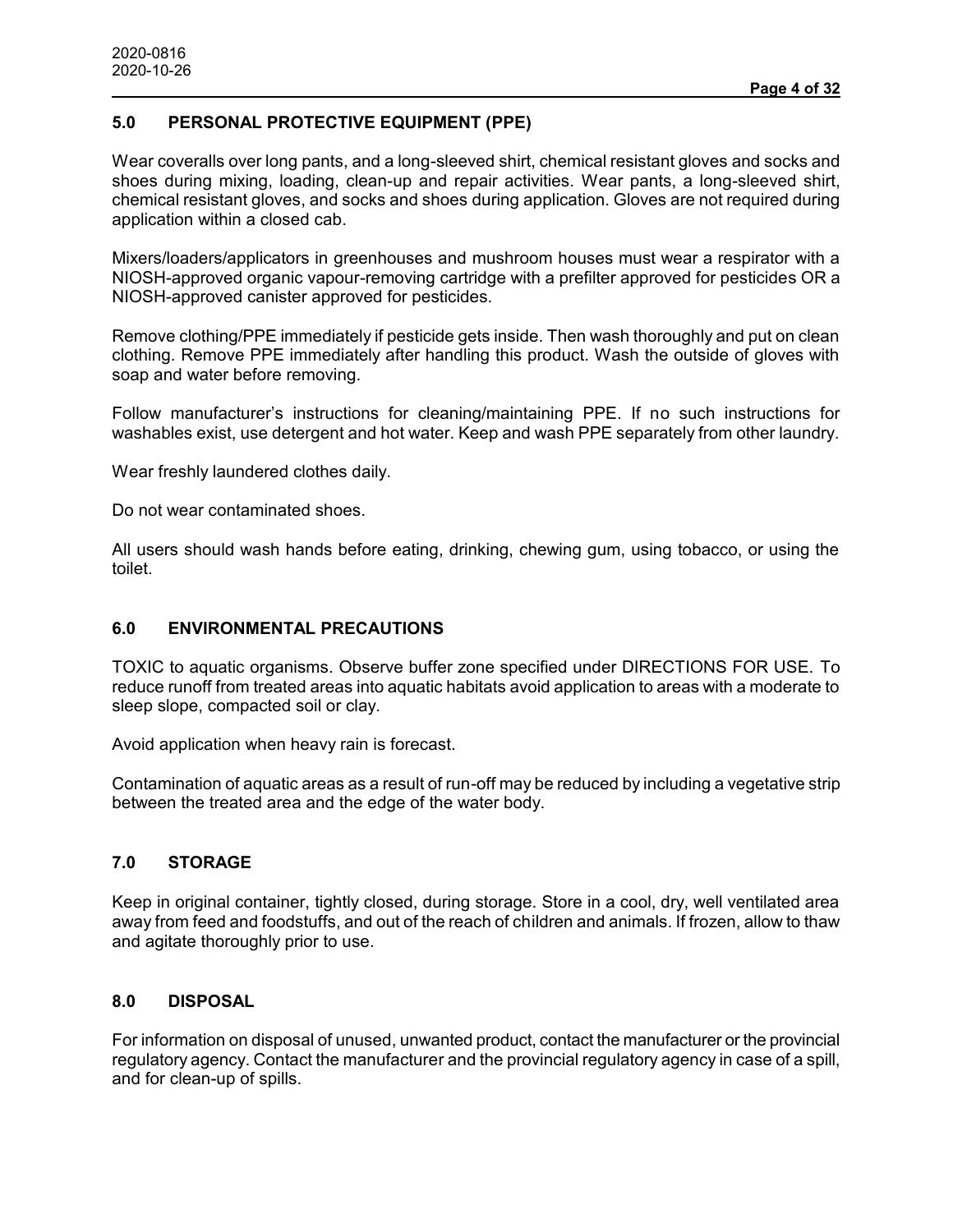## **For Recyclable Containers**

Do not reuse this container for any purpose. This is a recyclable container, and is to be disposed of at a container collection site. Contact your local distributor/dealer or municipality for the location of the nearest collection site. Before taking the container to the collection site:

- 1. Triple- or pressure-rinse the empty container. Add the rinsings to the spray mixture in the tank.
- 2. Make the empty, rinsed container unsuitable for further use.

If there is no container collection site in your area, dispose of the container in accordance with provincial requirements.

### *IN CASE OF EMERGENCY INVOLVING A MAJOR SPILL, FIRE OR POISONING, CALL 1-800-327-8633 (FASTMED)*

BRAVO® and Weather Stik® are trademarks of a Syngenta Group Company.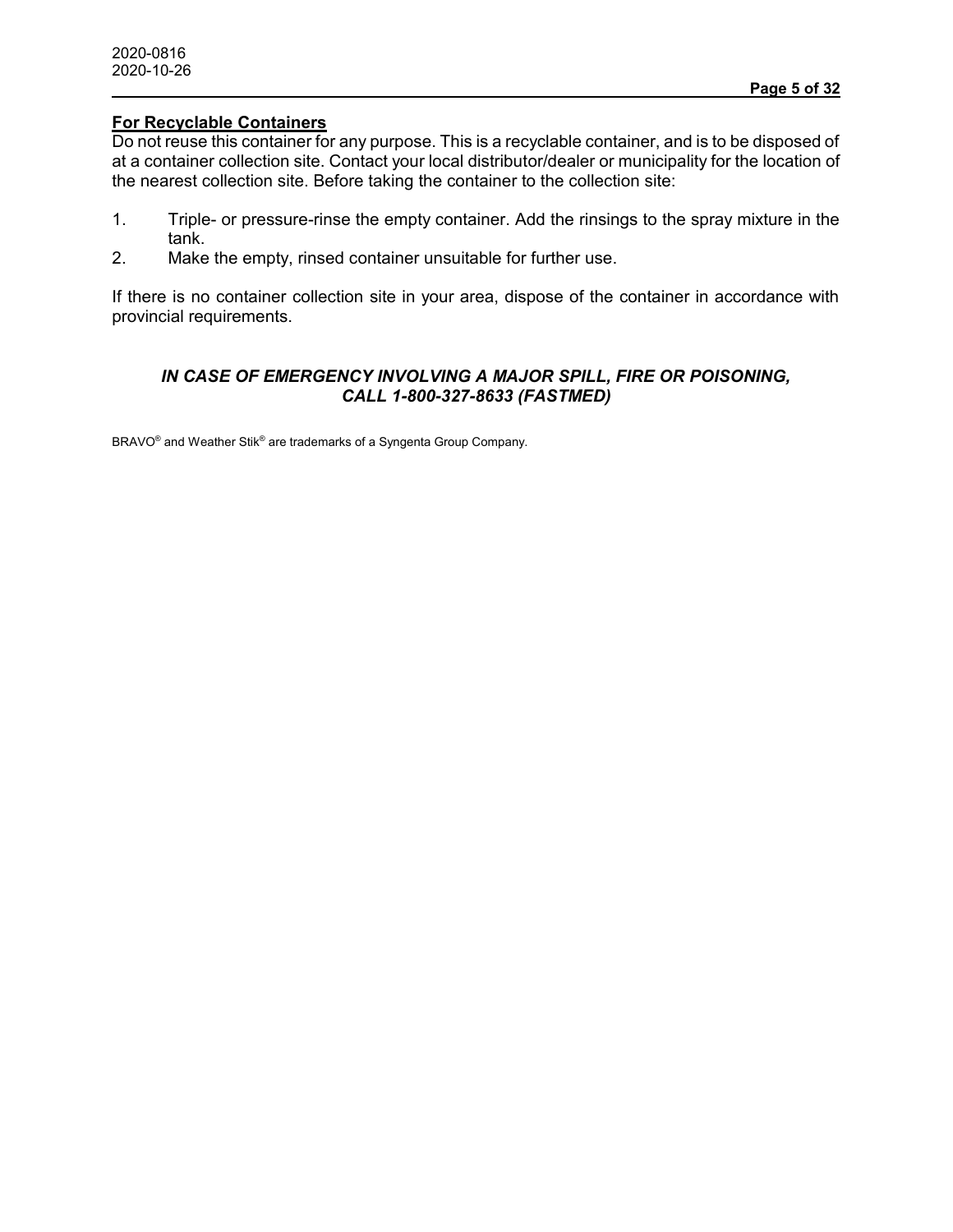**GROUP M5 FUNGICIDE**



# **BRAVO® ZNC**

Agricultural Fungicide

COMMERCIAL - AGRICULTURAL

**SUSPENSION** 

### **ACTIVE INGREDIENT:**

Chlorothalonil .......................................... 500 grams per litre

Contains 1,2-benzisothiazolin-3-one at 0.01% as a preservative.

**KEEP OUT OF REACH OF CHILDREN READ THE LABEL AND ATTACHED BOOKLET BEFORE USING**



# **WHEN USING THIS PRODUCT, MIXERS AND LOADERS CANNOT HANDLE MORE THAN 340 KG A.I. CHLOROTHALONIL (680 L) PER PERSON PER DAY**

REGISTRATION NO**. 33515** PEST CONTROL PRODUCTS ACT

**Syngenta Canada Inc.** 140 Research Lane, Research Park Guelph, Ontario N1G 4Z3 Telephone: 1-877-964-3682

**Pamphlet**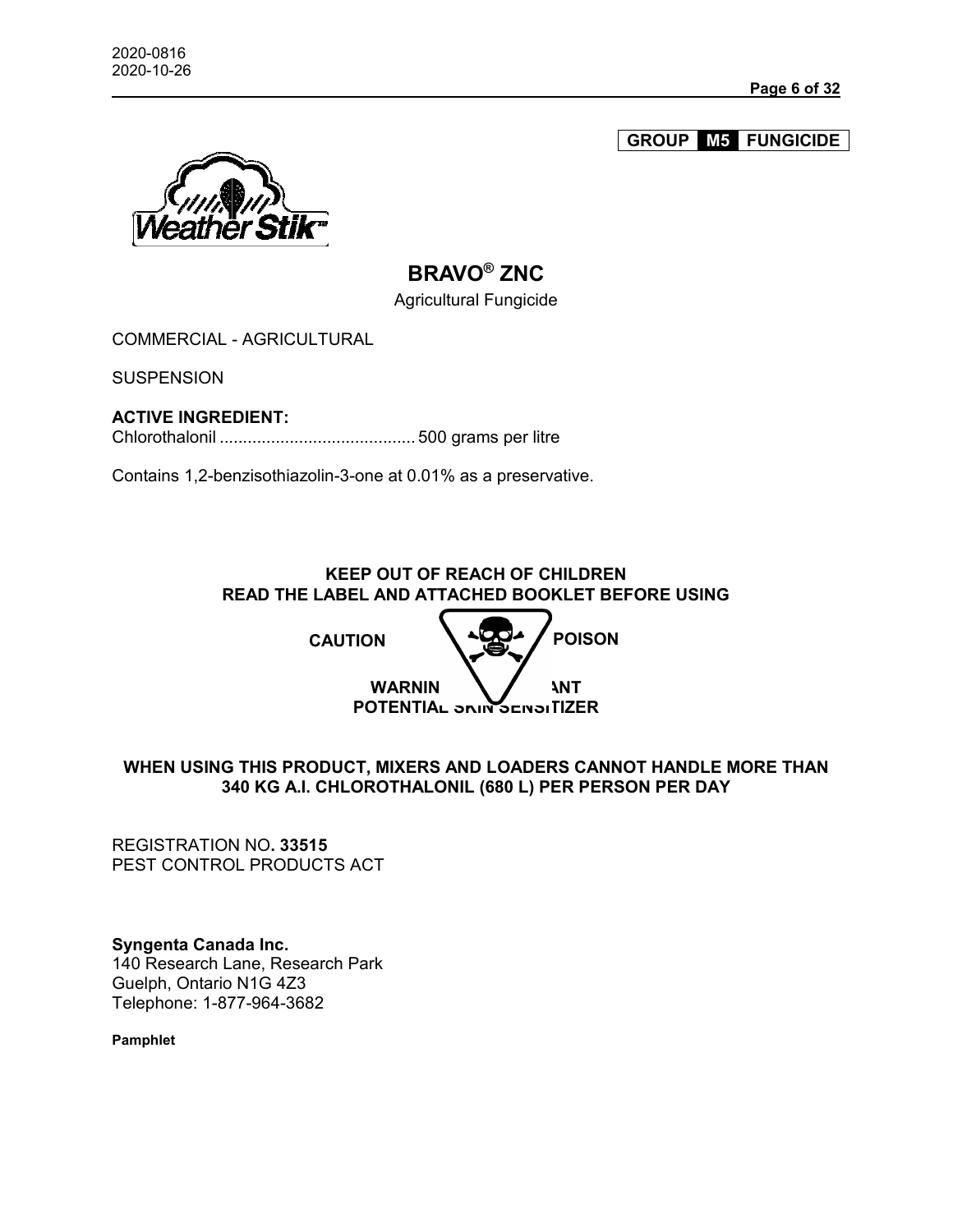# **Table of Contents**

|                                                                        | <b>Section Number</b> |
|------------------------------------------------------------------------|-----------------------|
|                                                                        |                       |
| <b>FIRST AID</b>                                                       |                       |
|                                                                        |                       |
|                                                                        |                       |
|                                                                        |                       |
|                                                                        |                       |
|                                                                        |                       |
| <b>STORAGE</b>                                                         |                       |
| <b>DISPOSAL</b>                                                        |                       |
|                                                                        |                       |
|                                                                        |                       |
|                                                                        |                       |
|                                                                        |                       |
|                                                                        |                       |
|                                                                        |                       |
|                                                                        |                       |
|                                                                        |                       |
|                                                                        |                       |
|                                                                        |                       |
|                                                                        |                       |
|                                                                        |                       |
|                                                                        |                       |
|                                                                        |                       |
|                                                                        |                       |
|                                                                        |                       |
|                                                                        |                       |
|                                                                        |                       |
|                                                                        |                       |
|                                                                        |                       |
|                                                                        |                       |
|                                                                        |                       |
| Cucurbit Vegetables (Cucumber, Cantaloupe, Muskmelon, Honeydew)  11.11 |                       |
|                                                                        |                       |
|                                                                        |                       |
|                                                                        |                       |
|                                                                        |                       |
|                                                                        |                       |
|                                                                        |                       |
|                                                                        |                       |
|                                                                        |                       |
|                                                                        |                       |
|                                                                        |                       |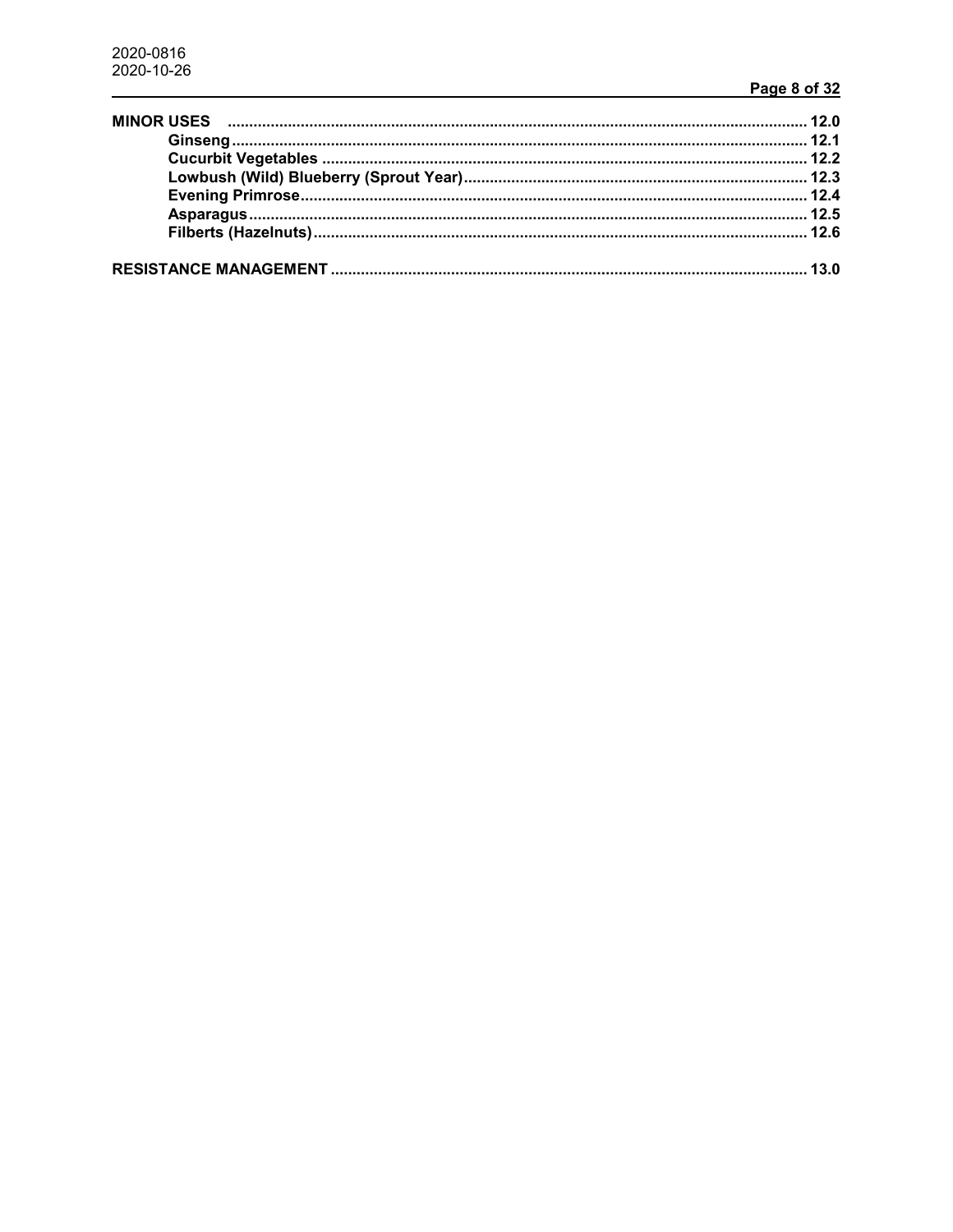# **1.0 NOTICE TO USER**

This pest control product is to be used only in accordance with the directions on the label. It is an offence under the *Pest Control Products Act* to use this product in a way that is inconsistent with the directions on the label.

# **2.0 FIRST AID**

**IF POISONING IS SUSPECTED, IMMEDIATELY** contact a physician or a poison control centre. Take container, label or product name and Pest Control Product Registration Number with you when seeking medical attention.

**If swallowed,** call a poison control centre or doctor **IMMEDIATELY** for treatment advice. Have person sip a glass of water if able to swallow. Do not induce vomiting unless told to do so by a poison control centre or doctor. Do not give anything by mouth to an unconscious person.

**If in eyes,** hold eye open and rinse slowly and gently with water for 15–20 minutes. Remove contact lenses, if present, after the first 5 minutes, then continue rinsing eye. Call a poison control centre or doctor for treatment advice.

**If on skin or clothing,** take off contaminated clothing. Rinse skin **IMMEDIATELY** with plenty of water for 15–20 minutes. Call a poison control centre or doctor for treatment advice.

**If inhaled,** move person to fresh air. If person is not breathing, call 911 or an ambulance, then give artificial respiration, preferably by mouth-to-mouth, if possible. Call a poison control centre or doctor for further treatment advice.

## **3.0 TOXICOLOGICAL INFORMATION**

Treat symptomatically.

Note to Physician: Persons having an allergic reaction respond to treatment with antihistamines or steroid creams and/or systemic steroids.

### **4.0 PRECAUTIONS**

**WARNING - Causes eye irritation. Harmful if inhaled. Potential skin sensitizer.**

#### **KEEP OUT OF REACH OF CHILDREN.**

DO NOT get in eyes.

**Restricted Entry Interval:** DO NOT re-enter treated areas within 12 hours except for following activities for crops listed: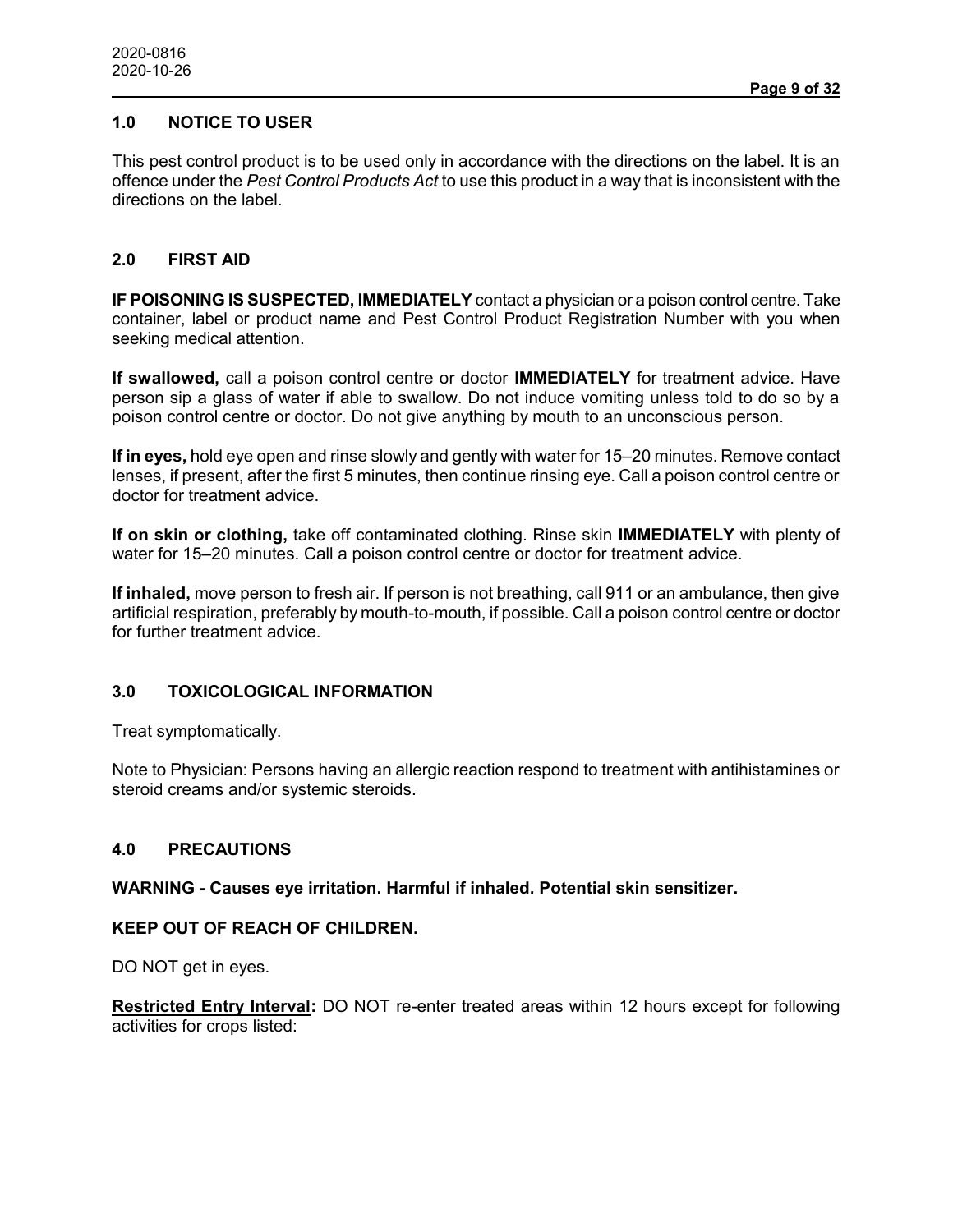| Crop                                       | <b>Activity</b>            | <b>Restricted Entry</b><br>Interval (REI) (days) |
|--------------------------------------------|----------------------------|--------------------------------------------------|
| Carrot                                     | Hand harvesting            | 22                                               |
|                                            | Scouting                   |                                                  |
| Parsnip                                    | Hand harvesting            | 21                                               |
|                                            | Scouting                   | 5                                                |
| Onions (dry bulb and green bunching)       | Hand weeding               | 6                                                |
|                                            | Scouting                   |                                                  |
| (broccoli, Brussels sprouts,<br>Cole crops | Topping (Brussels sprouts) | 5                                                |
| cauliflower)                               | Scouting                   | 5                                                |
| Cabbage                                    | Scouting, thinning         | 2                                                |
|                                            | Hand weeding               |                                                  |
| Chickpeas                                  | Scouting                   | 2                                                |
| Peas (dry)                                 | Scouting                   |                                                  |
| Lentils                                    | Scouting                   | 3                                                |
| Tomatoes, processing                       | Scouting                   | 7                                                |
| Asparagus                                  | Scouting                   | 4                                                |
| <b>Highbush blueberries</b>                | Handset irrigation         | 3                                                |
| Cherry (sweet and sour)                    | Thinning                   | 8                                                |
| Corn, sweet                                | Hand harvesting            | 18                                               |
|                                            | Mechanical harvesting      | 14                                               |
|                                            | Scouting                   |                                                  |
| Peach and nectarine                        | Thinning                   | 11                                               |
| Cranberry                                  | Scouting                   | 5                                                |
| Filberts (hazelnuts)                       | Scouting                   | 18                                               |
|                                            | Transplanting              | 10                                               |
|                                            | Orchard maintenance        | $\overline{2}$                                   |

Do not hand harvest processing tomatoes.

AVOID contact with skin or clothing. Wash exposed areas of skin with soap and warm water after handling or using. DO NOT take internally. AVOID breathing spray mist. This product may produce temporary allergic side effects, characterized by redness of the eyes, mild bronchial irritation and redness or rash on exposed skin areas. DO NOT store near feed or foodstuffs. Store in a cool place. Protect from excessive heat. Apply only to areas specified on label.

Apply only when the potential for drift to non-target areas of human habitation and areas of human activity such as houses, cottages, schools and recreational areas is minimal. Take into consideration wind speed, wind directions, temperature inversions, application equipment, and sprayer settings.

If this pest control product is to be used on a commodity that may be exported to other countries in the world and you require information on acceptable residue levels in these countries, please contact Syngenta Canada Inc. at 1-87-SYNGENTA / 1-877-964-3682.

#### **DO NOT apply using aerial application equipment.**

## **WHEN USING THIS PRODUCT, MIXERS AND LOADERS CANNOT HANDLE MORE THAN 340 KG A.I. CHLOROTHALONIL (680 L) PER PERSON PER DAY.**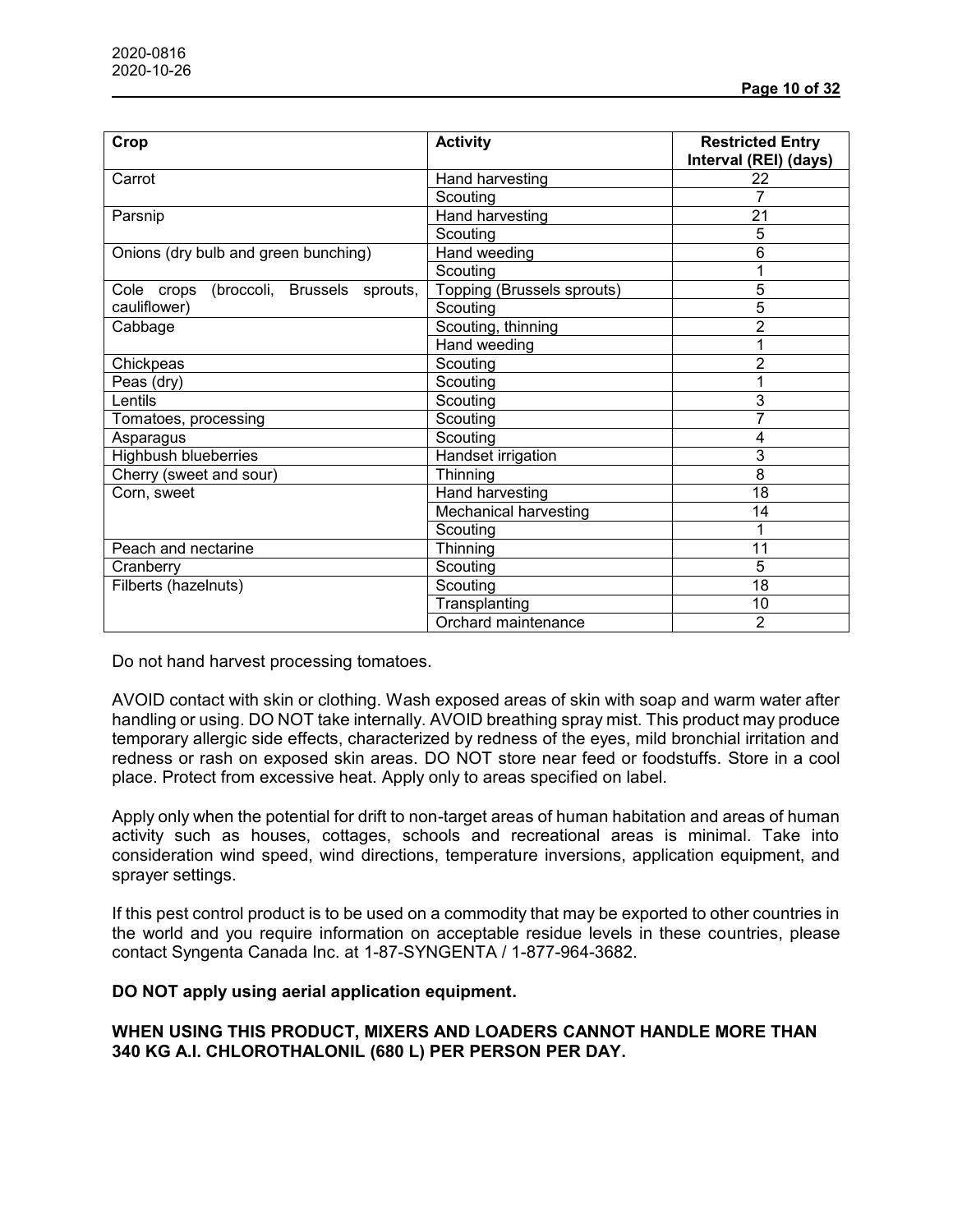## **5.0 PERSONAL PROTECTIVE EQUIPMENT (PPE)**

Wear coveralls over long pants, and a long-sleeved shirt, chemical resistant gloves and socks and shoes during mixing, loading, clean-up and repair activities. Wear pants, a long-sleeved shirt, chemical resistant gloves, and socks and shoes during application. Gloves are not required during application within a closed cab.

Mixers/loaders/applicators in greenhouses and mushroom houses must wear a respirator with a NIOSH-approved organic vapour-removing cartridge with a prefilter approved for pesticides OR a NIOSH-approved canister approved for pesticides.

Remove clothing/PPE immediately if pesticide gets inside. Then wash thoroughly and put on clean clothing. Remove PPE immediately after handling this product. Wash the outside of gloves with soap and water before removing.

Follow manufacturer's instructions for cleaning/maintaining PPE. If no such instructions for washables exist, use detergent and hot water. Keep and wash PPE separately from other laundry.

Wear freshly laundered clothes daily.

Do not wear contaminated shoes.

All users should wash hands before eating, drinking, chewing gum, using tobacco, or using the toilet.

#### **6.0 ENVIRONMENTAL PRECAUTIONS**

TOXIC to aquatic organisms. Observe buffer zone specified under DIRECTIONS FOR USE. To reduce runoff from treated areas into aquatic habitats avoid application to areas with a moderate to sleep slope, compacted soil or clay.

Avoid application when heavy rain is forecast.

Contamination of aquatic areas as a result of run-off may be reduced by including a vegetative strip between the treated area and the edge of the water body.

## **7.0 STORAGE**

Keep in original container, tightly closed, during storage. Store in a cool, dry, well ventilated area away from feed and foodstuffs, and out of the reach of children and animals. If frozen, allow to thaw and agitate thoroughly prior to use.

#### **8.0 DISPOSAL**

For information on disposal of unused, unwanted product, contact the manufacturer or the provincial regulatory agency. Contact the manufacturer and the provincial regulatory agency in case of a spill, and for clean-up of spills.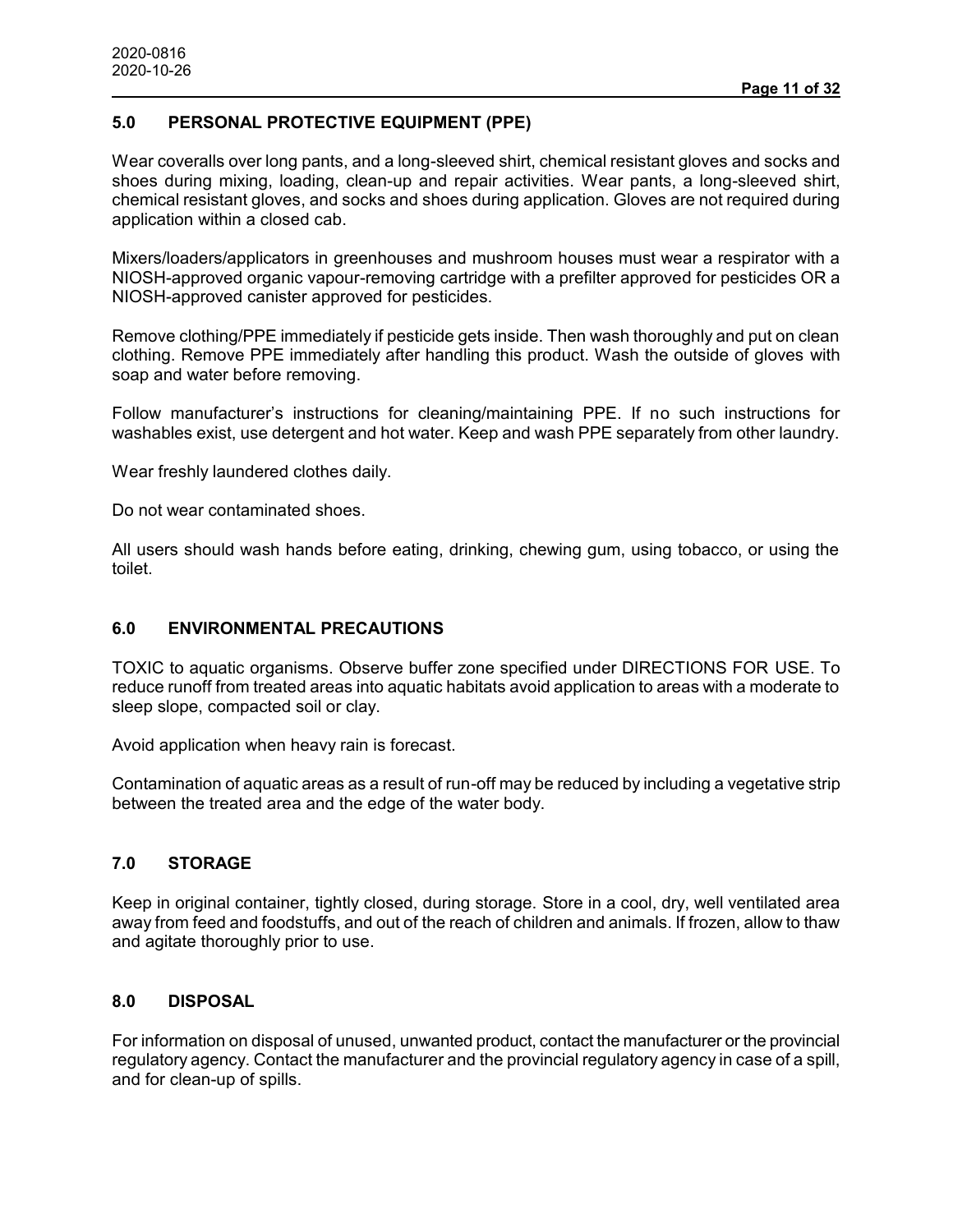### **For Recyclable Containers**

Do not reuse this container for any purpose. This is a recyclable container, and is to be disposed of at a container collection site. Contact your local distributor/dealer or municipality for the location of the nearest collection site. Before taking the container to the collection site:

- 1. Triple- or pressure-rinse the empty container. Add the rinsings to the spray mixture in the tank.
- 2. Make the empty, rinsed container unsuitable for further use.

If there is no container collection site in your area, dispose of the container in accordance with provincial requirements.

# *IN CASE OF EMERGENCY INVOLVING A MAJOR SPILL, FIRE OR POISONING, CALL 1-800-327-8633 (FASTMED)*

### **9.0 PRODUCT INFORMATION**

BRAVO® ZNC Agricultural Fungicide is an excellent fungicide when used according to label directions for control of a broad spectrum of plant diseases. BRAVO ZNC Agricultural Fungicide can be used effectively in dilute or concentrate sprays. Thorough uniform coverage is essential for disease control.

DO NOT combine BRAVO ZNC Agricultural Fungicide in the spray tank with pesticides, surfactants or fertilizers, unless your prior use has shown the combination physically compatible and non-injurious under your conditions of use. Note: Slowly invert container several times to assure uniform mixture.

The required amount of BRAVO ZNC Agricultural Fungicide should be added slowly into the spray tank during filling. With concentrate sprays, premix the required amount of BRAVO ZNC Agricultural Fungicide in a clean container and add to the spray tank as it is being filled. Keep agitator running when filling spray tank and during spray operations.

## **10.0 DIRECTIONS FOR USE**

#### **10.1 General Information**

As this product is not registered for the control of pests in aquatic systems, **DO NOT** use to control aquatic pests.

**DO NOT** contaminate irrigation or drinking water supplies or aquatic habitats by cleaning of equipment or disposal of wastes.

**DO NOT** use on greenhouse-grown agricultural crops, with the exception of celery seedbeds.

**DO NOT** allow effluent or runoff from greenhouses and mushroom houses containing this product to enter lakes, streams, ponds or other bodies of water.

Dosage rates on this label indicate litres of BRAVO ZNC Agricultural Fungicide per hectare, unless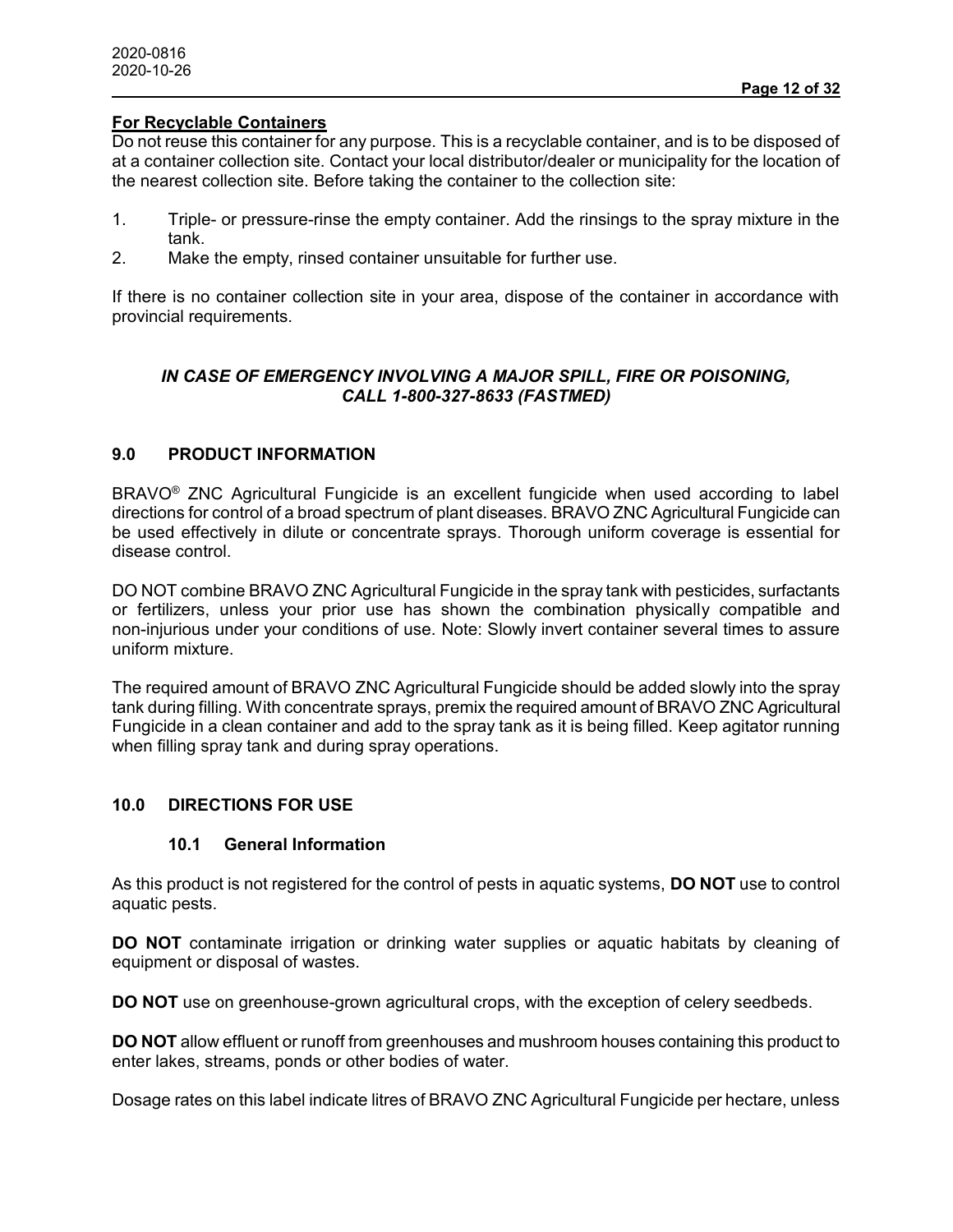otherwise stated. Applications should be made in sufficient water to obtain adequate coverage of foliage. Volume of water to be used will vary with crop and amount of plant growth. Spray volume usually will range from 225-1,600 litres per hectare for dilute sprays and 50-100 litres per hectare for concentrate ground sprays.

# **10.2 Ground Application**

# **10.2.1 General Precautions**

Wear coveralls over a long-sleeved shirt and long pants, chemical-resistant gloves, socks and shoes during mixing, loading, application, clean-up and repair.

**Field sprayer application: DO NOT** apply during periods of dead calm. Avoid application of this product when winds are gusty. **DO NOT** apply with spray droplets smaller than the American Society of Agricultural and Biological Engineers (ASABE) medium classification. Boom height must be 60 cm or less above the crop or ground.

# **10.2.2 Mixing Instructions**

- 1. Ensure that the sprayer interior is clean, then fill the spray tank with  $\frac{1}{2}$  the required amount of water and engage gentle agitation. Good agitation is indicated by a rippling or rolling action on the surface of the water.
- 2. Add any WG or DF formulation mix partners and agitate to ensure complete mixing.
- 3. Add BRAVO ZNC (SC) and agitate to ensure complete mixing.
- 4. Add any additional SC formulation mix partners and agitate to ensure complete mixing.
- 5. Add any EC formulation mix partners and agitate to ensure complete mixing.
- 6. Fill the tank to  $\frac{3}{4}$  the required amount of water.
- 7. Add any solution (SN) formulation mix partners and agitate to ensure complete mixing.
- 8. Finish filling the sprayer with water, maintaining good agitation.
- 9. After any break in spraying operations, agitate thoroughly before spraying again.
- 10. Spray the pesticide suspension the same day as mixing.
- 11. Do not mix, load or clean spray equipment where there is a potential to contaminate wells or aquatic systems.

**NOTE:** WG and DF formulations are preferentially batch mixed.

**NOTE:** SC, SN, and SL formulations may be inducted or batch mixed.

**NOTE:** EC formulations are preferentially batch mixed.

It is **NOT** recommended to combine solid (WG or DF) formulations with liquid tank mix partners within a single batch. Batch mix WG or DF formulations first, pump into the hopper, and then add liquid tank mix partners by induction or as an additional batch mix. When tank mixing multiple products, follow the mixing order outlined below:

# **10.2.3 Spraying Instructions**

- 1. Water Volume: Specific to crop and disease. Consult the tabulated instructions for use which follow.
- 2. Spray Nozzles: 80° or 110° pre-orifice flat fan or air induction nozzles are recommended. Use 50 mesh nozzle screens. Do not use flood type nozzles, controlled droplet application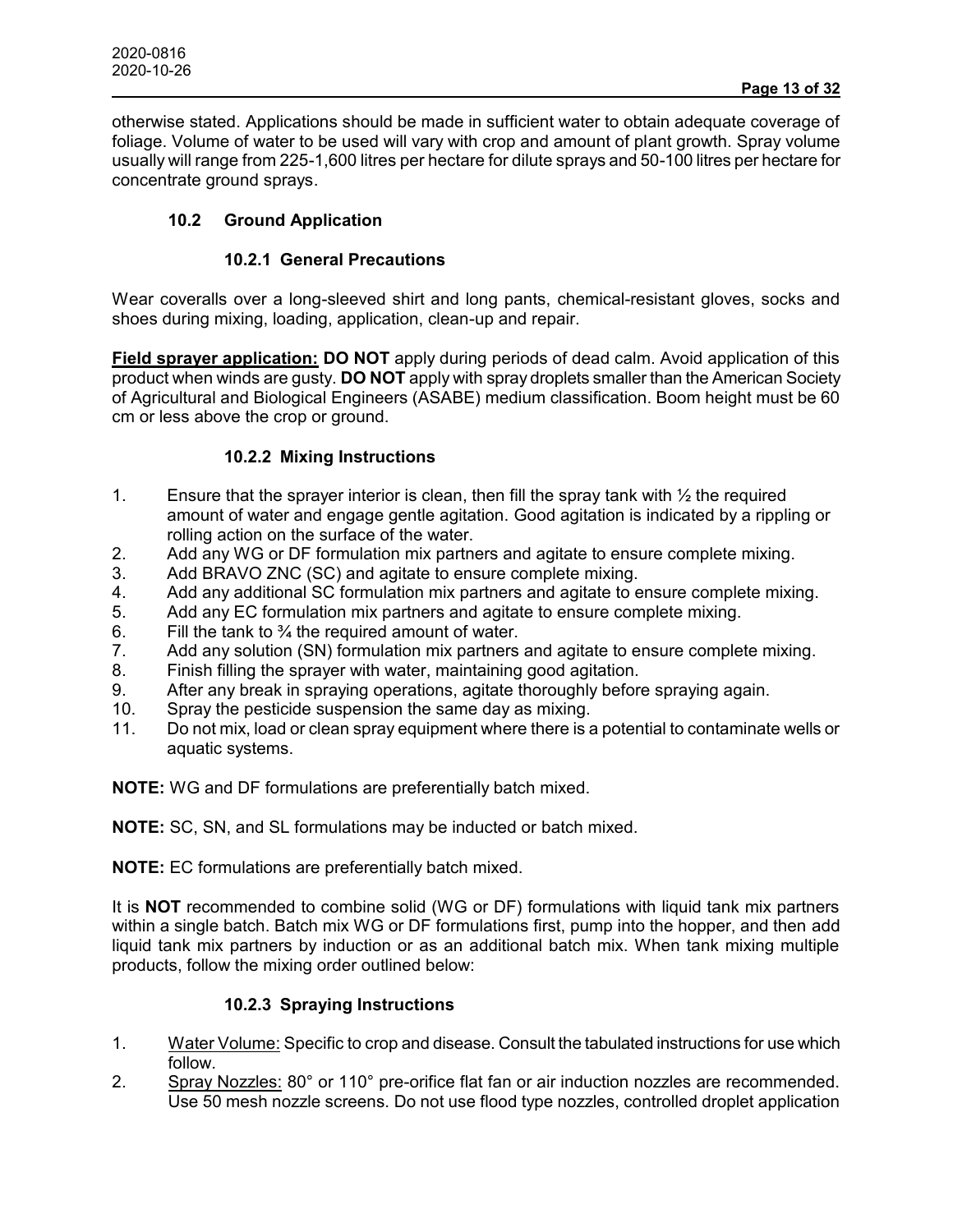equipment, spray foils or hollow cone nozzles.

- 3. Pressure: As recommended by the nozzle manufacturer.
- 4. Apply at uniform speed and avoid overlapping. Shut off spray boom while starting, turning, slowing or stopping to avoid potential crop injury from over application.

# **10.2.4 Equipment Clean-Up**

# Clean Up Before Spraying:

 Prior to using BRAVO ZNC Agricultural Fungicide, ensure that the spray tank, lines and filter are thoroughly clean.

# Clean Up After Spraying:

- Thoroughly clean application equipment immediately after spraying. Do not allow any residue to dry within the spray tank.
- When using tank mixes, consult the tank-mix partner label for additional cleanup instructions.
- The following recommendations are provided:
	- 1. Drain and flush tank walls, boom and all hoses for ten minutes with a clean water/detergent mixture. Rinse with clean water. **Do not** clean the sprayer near desirable vegetation, wells or other water sources.
	- 2. Remove all nozzles and screens and wash separately.
	- 3. Dispose of all rinsate in accordance with provincial regulations.

# **10.3 Airblast Application**

Wear coveralls over a long-sleeved shirt and long pants, chemical resistant gloves, socks and shoes during mixing, loading, clean-up, and repair activities. Wear a long sleeved-shirt, long pants, chemical resistant gloves, socks and shoes during application. Gloves are not required during application within a closed cab. Wear chemical-resistant gloves when leaving the cab for clean-up and repair.

In addition, wear chemical-resistant headgear during open cab airblast application. Chemicalresistant headgear includes Sou'Wester hat, chemical-resistant rain hat or large brimmed waterproof hat and hood with sufficient neck protection.

If handling more than 122 kg a.i./day (244 L), an applicator must wear a respirator with a NIOSHapproved organic vapour-removing cartridge with a prefilter approved for pesticides OR a NIOSHapproved canister approved for pesticides or use airblast equipment with an enclosed cab.

**Airblast application: DO NOT** apply during periods of dead calm. Avoid application of this product when winds are gusty. **DO NOT** direct spray above plants to be treated. Turn off outward pointing nozzles at row ends and outer rows. **DO NOT** apply when wind speed is greater than 16 km/h at the application site as measured outside of the treatment area on the upwind side.

# **10.4 Vegetative Filter Strips**

A Vegetative Filter Strip (VFS) of at least 10 metres wide must be constructed and maintained. The VFS is required between the field edge and adjacent, downhill aquatic habitats to reduce risk to aquatic organisms from run-off. Aquatic habitats include, but are not limited to, lakes, reservoirs, rivers, permanent streams, marshes or natural ponds, and estuaries.

The VFS is to be composed of grasses and may also include shrubs, trees, or other vegetation.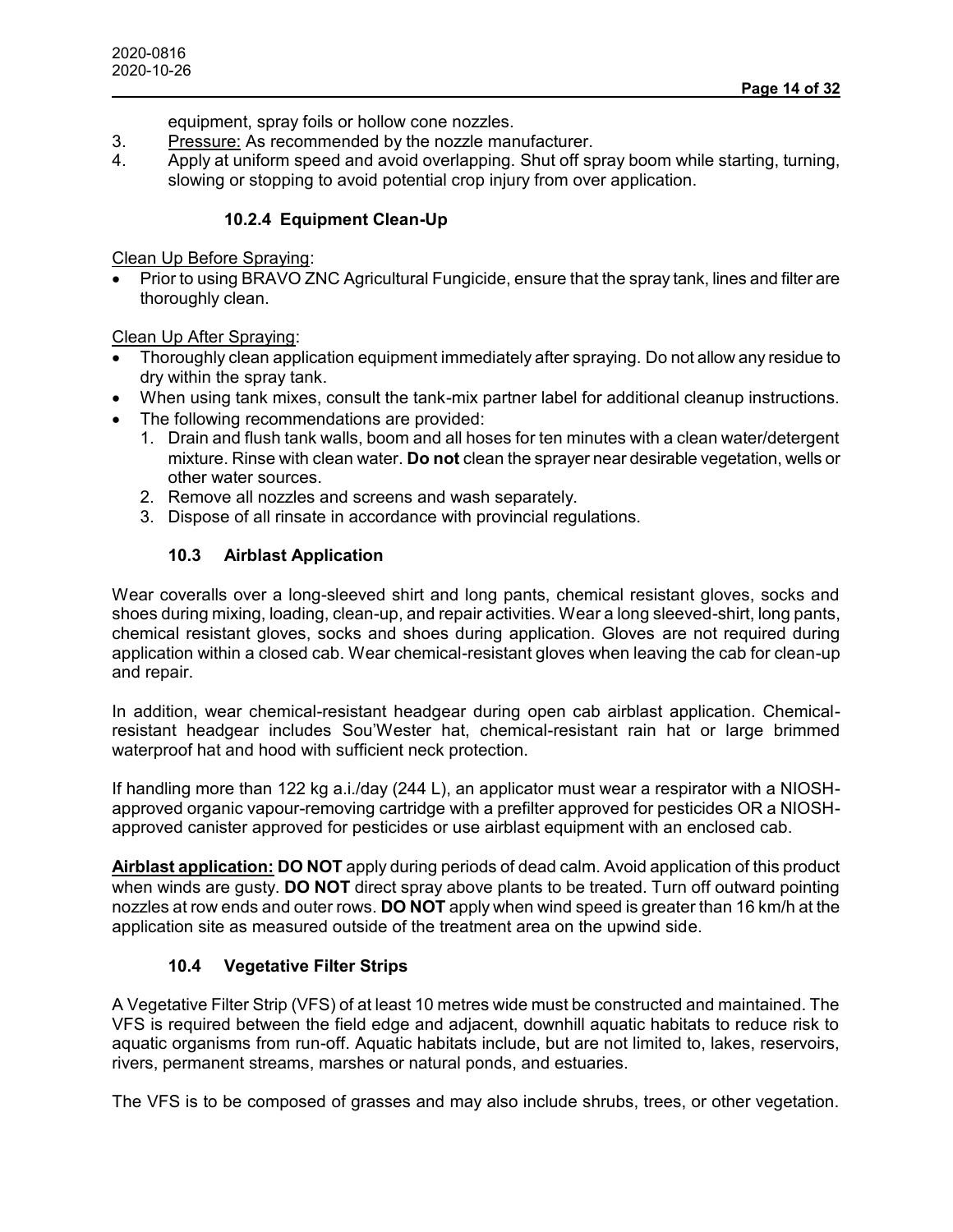Additional guidance can be found on the PMRA Environmental Risk Mitigation webpages.

Both VFS and spray drift buffer zones must be observed.

### **10.5 Spray Drift Buffer Zones**

Spot treatments using hand-held equipment **DO NOT** require a buffer zone.

Spray drift buffer zones are to protect terrestrial and aquatic habitats from spray drift. Spray drift buffer zones are a separate requirement from VFS which are required to mitigate risks from run-off.

The spray drift buffer zones specified in the table below are required between the point of direct application and the closest downwind edge of sensitive freshwater habitats (such as lakes, rivers, sloughs, ponds, prairie potholes, creeks, marshes, streams, reservoirs and wetlands) and estuarine/marine habitats.

|                                                                                  | Crop                                                                                                                                                                                                                      |                       | Buffer zones (metres) Required for the<br><b>Protection of:</b> |                           |                                                       |                           |
|----------------------------------------------------------------------------------|---------------------------------------------------------------------------------------------------------------------------------------------------------------------------------------------------------------------------|-----------------------|-----------------------------------------------------------------|---------------------------|-------------------------------------------------------|---------------------------|
| Method of<br>application                                                         |                                                                                                                                                                                                                           |                       | Freshwater Habit of<br>Depths:                                  |                           | <b>Estuarine/Marine</b><br><b>Habitats of Depths:</b> |                           |
|                                                                                  |                                                                                                                                                                                                                           |                       | Less than<br>1 <sub>m</sub>                                     | <b>Greater</b><br>than 1m | Less than<br>1 m                                      | <b>Greater</b><br>than 1m |
| Field                                                                            | Wheat, evening primrose                                                                                                                                                                                                   |                       | $\overline{2}$                                                  |                           | $\overline{2}$                                        |                           |
| sprayer                                                                          | Asparagus, carrots, sweet corn, parsnip,<br>dry pea<br>Celery, chickpeas, lentils, strawberry<br>Cole crops, cucurbit vegetables, onions,<br>tomatoes, ginseng, cabbage<br>Blueberries (lowbush, highbush)<br>Cranberries |                       | 3                                                               | 1                         | 3                                                     | 1                         |
|                                                                                  |                                                                                                                                                                                                                           |                       | 3                                                               | 1                         | 3                                                     | $\overline{2}$            |
|                                                                                  |                                                                                                                                                                                                                           |                       | 4                                                               |                           | 4                                                     | $\overline{2}$            |
|                                                                                  |                                                                                                                                                                                                                           |                       | 5                                                               |                           | 5                                                     | 3                         |
|                                                                                  |                                                                                                                                                                                                                           |                       | 10                                                              | 1                         | 10                                                    | 4                         |
| Airblast<br>Filberts<br>$(hazelnuts)$ ,<br>(lowbush,<br>blueberries<br>highbush) | Early growth<br>stage                                                                                                                                                                                                     | 40                    | 15                                                              | 40                        | 30                                                    |                           |
|                                                                                  | Late growth<br>stage                                                                                                                                                                                                      | 30                    | 5                                                               | 30                        | 20                                                    |                           |
| Stonefruit (cherries,                                                            |                                                                                                                                                                                                                           | Early growth<br>stage | 40                                                              | 15                        | 40                                                    | 30                        |
|                                                                                  | peaches, nectarines)                                                                                                                                                                                                      | Late growth<br>stage  | 30                                                              | 10                        | 30                                                    | 20                        |

For tank mixes, consult the labels of the tank-mix partners and observe the largest (most restrictive) buffer zone of the products involved in the tank mixture and apply using the coarsest spray (ASABE) category indicated on the labels for those tank mix partners.

The spray-drift buffer zones for this product can be modified based on weather conditions and spray equipment configuration by accessing the Buffer Zone Calculator on the Pest Management Regulatory Agency web site. This tool cannot be used to reduce the vegetative filter strips.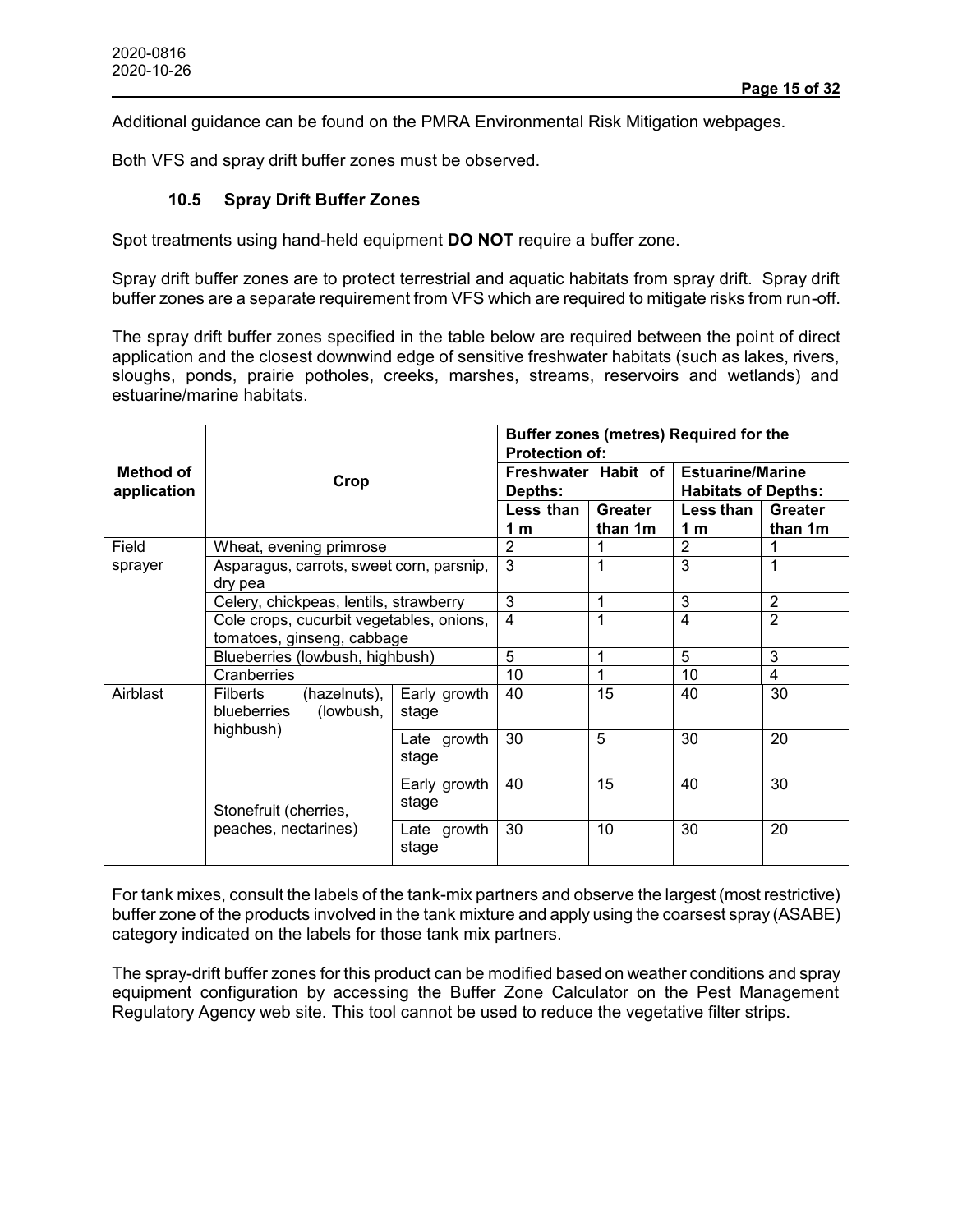# **11.0 CROP USE DIRECTIONS**

**Application of any product containing chlorothalonil cannot be made more frequently than the Retreatment Intervals stated below.**

#### **11.1 Carrot**

| <b>Crops</b>                          | Carrot                                                                                                                           |
|---------------------------------------|----------------------------------------------------------------------------------------------------------------------------------|
| <b>Maximum</b><br><b>Number</b><br>οf |                                                                                                                                  |
| <b>Applications per Year</b>          |                                                                                                                                  |
| <b>Target Disease</b>                 | Cercospora leaf blight (Cercospora carotae)                                                                                      |
|                                       | Alternaria leaf blight (Alternaria dauci)                                                                                        |
| Use Rate L/ha                         | $2.4 - 3.2$                                                                                                                      |
| <b>Application Interval (days)</b>    | $7 - 10$                                                                                                                         |
| <b>Remarks</b>                        | Start applications when disease threatens and repeat at 7-10 day intervals.<br>Use sufficient water to obtain adequate coverage. |
|                                       | DO NOT apply within 2 days of harvest.                                                                                           |
|                                       | DO NOT apply using aerial application equipment.                                                                                 |

# **11.2 Parsnip**

| Crop                               | Parsnip                                                            |
|------------------------------------|--------------------------------------------------------------------|
| <b>Maximum Number of</b>           |                                                                    |
| <b>Applications per Year</b>       |                                                                    |
| <b>Target Disease</b>              | Root canker ( <i>Phoma complanata</i> )                            |
| Use Rate L/ha                      | 2.8                                                                |
| <b>Application Interval (days)</b> | $7 - 10$                                                           |
| <b>Remarks</b>                     | Start applications in mid-August and repeat at 7-10 day intervals. |
|                                    | DO NOT apply within 7 days of harvest.                             |
|                                    | DO NOT apply using aerial application equipment.                   |

# **11.3 Onions (dry bulb and green bunching)**

| Crop                                  | Onions (dry bulb and green bunching)                                                            |
|---------------------------------------|-------------------------------------------------------------------------------------------------|
| <b>Maximum</b><br><b>Number</b><br>оf | 2                                                                                               |
| <b>Applications per Year</b>          |                                                                                                 |
| <b>Target Disease</b>                 | Botrytis leaf blight (Botrytis squamosa)                                                        |
| Use Rate L/ha                         | $2.4 - 4.8$                                                                                     |
| <b>Application Interval (days)</b>    | $7 - 10$                                                                                        |
| <b>Remarks</b>                        | Start applications when disease threatens. Use sufficient water to obtain<br>adequate coverage. |
|                                       | DO NOT apply within 7 days of harvest to dry bulb onions.                                       |
|                                       | DO NOT apply within 14 days of harvest to green bunching onions.                                |
|                                       | DO NOT apply using aerial application equipment.                                                |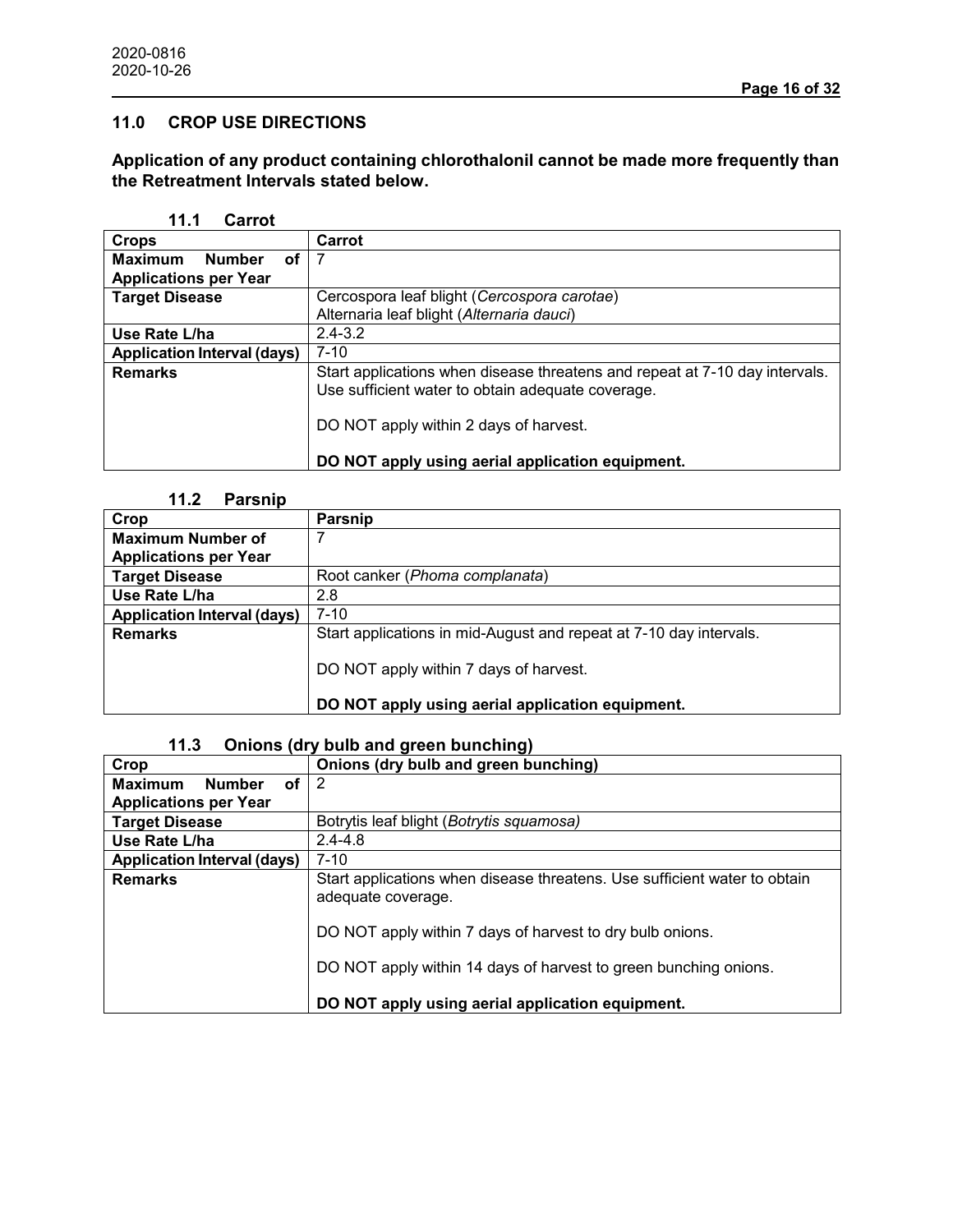| 11.4<br><b>Celery</b>                        |                                                                                    |
|----------------------------------------------|------------------------------------------------------------------------------------|
| Crop                                         | <b>Celery</b>                                                                      |
| <b>Number</b><br>of<br><b>Maximum</b>        | $\overline{2}$                                                                     |
| <b>Applications per Year</b>                 |                                                                                    |
| <b>Target Disease</b>                        | Early blight (Cercospora apii)                                                     |
| Use Rate L/ha                                | $1.6 - 2.4$                                                                        |
| <b>Application Interval (days)</b>           | $3-5$                                                                              |
| <b>Remarks</b>                               | Start applications when transplants are set in the field. Apply BRAVO ZNC          |
|                                              | Agricultural Fungicide in sufficient water to obtain adequate coverage. DO         |
|                                              | NOT apply within 7 days of harvest.                                                |
|                                              |                                                                                    |
|                                              | Start applications shortly after crop emergence. Use the higher rate under         |
|                                              | severe disease conditions.                                                         |
|                                              |                                                                                    |
|                                              | DO NOT apply using aerial application equipment.<br>Late blight (Septoria apicola) |
| <b>Target Disease</b><br>Use Rate L/ha       | $2.4 - 4.0$                                                                        |
|                                              |                                                                                    |
| <b>Application Interval (days)</b>           | $3 - 10$                                                                           |
| <b>Remarks</b>                               | Start applications when transplants are set in the field. Apply BRAVO ZNC          |
|                                              | Agricultural Fungicide in sufficient water to obtain adequate coverage. DO         |
|                                              | NOT apply within 7 days of harvest.                                                |
|                                              | Start applications shortly after crop emergence. Use the higher rate under         |
|                                              | severe disease conditions.                                                         |
|                                              |                                                                                    |
|                                              | DO NOT apply using aerial application equipment.                                   |
| Crop                                         | <b>Celery Seedbeds</b>                                                             |
| <b>Number</b><br><b>Maximum</b><br><b>of</b> | 1                                                                                  |
| <b>Applications per Year</b>                 |                                                                                    |
| <b>Target Disease</b>                        | Early blight (Cercospora apii) and Late blight (Septoria apicola)                  |
| Use Rate L/ha                                | $2.0 - 2.4$                                                                        |
| <b>Remarks</b>                               | For control of early blight and late blight in celery seedbeds, use 2.0-2.4        |
|                                              | litres BRAVO ZNC Agricultural Fungicide per 1000 litres of water and apply         |
|                                              | 1,400 litres per hectare.                                                          |
|                                              |                                                                                    |
|                                              | Apply shortly after crop emergence. Use the higher rate under severe               |
|                                              | disease conditions.                                                                |
|                                              |                                                                                    |
|                                              | DO NOT apply using aerial application equipment.                                   |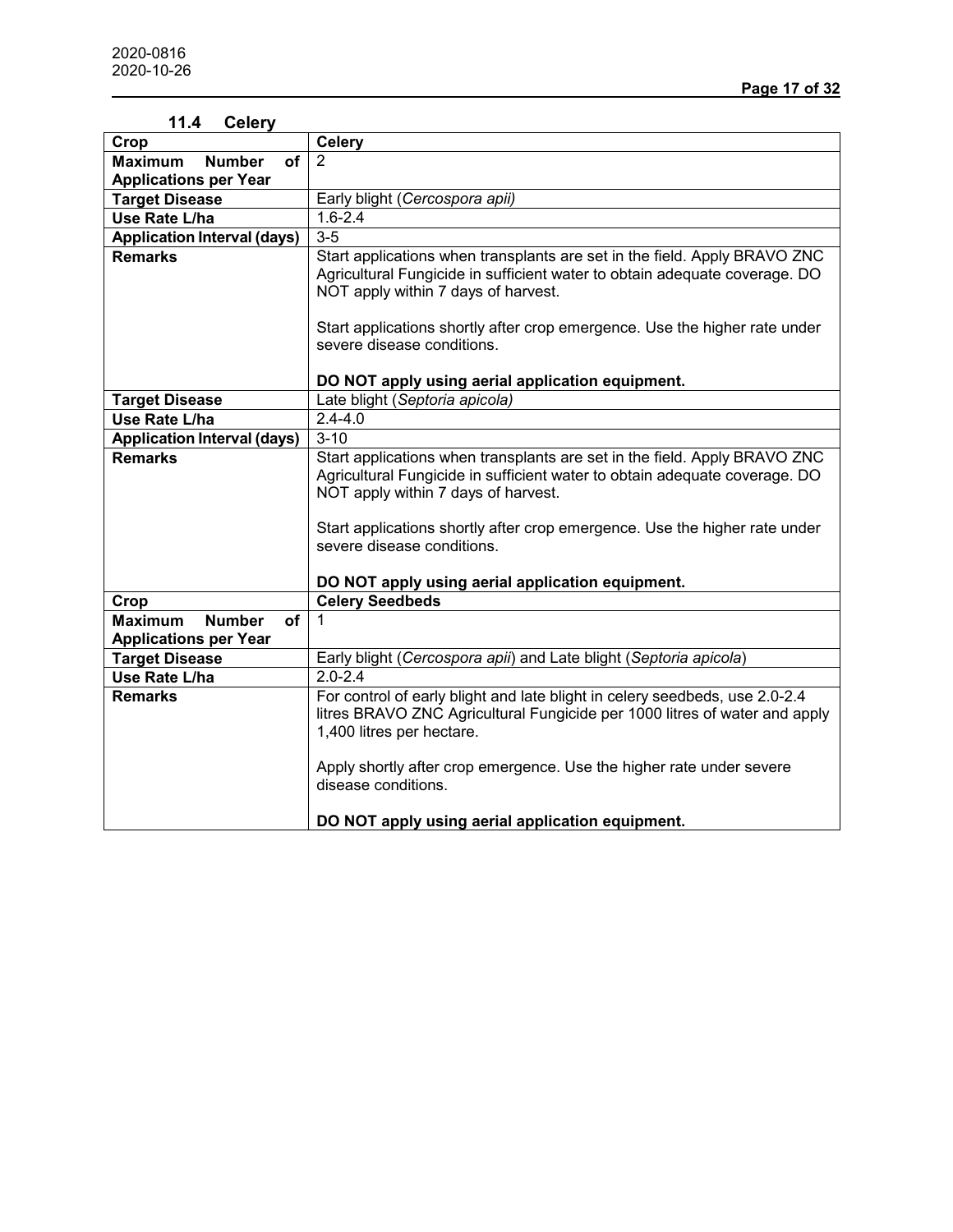| Crop                                  | <b>Broccoli, Brussels Sprouts, Cauliflower</b>                                                                                                                                                                                                                                                  |
|---------------------------------------|-------------------------------------------------------------------------------------------------------------------------------------------------------------------------------------------------------------------------------------------------------------------------------------------------|
| <b>Maximum</b><br><b>Number</b><br>оf |                                                                                                                                                                                                                                                                                                 |
| <b>Applications per Year</b>          |                                                                                                                                                                                                                                                                                                 |
| <b>Target Disease</b>                 | Alternaria leaf spot (Alternaria brassicae), Downy mildew (Peronospora<br>parasitica)                                                                                                                                                                                                           |
| Use Rate L/ha                         | $2.5 - 4.8$                                                                                                                                                                                                                                                                                     |
| <b>Remarks</b>                        | Begin BRAVO ZNC Agricultural Fungicide application after transplants are<br>set in the field (or shortly after emergence of field seeded crop) or when<br>conditions favour disease development. Use sufficient water to obtain<br>adequate coverage.<br>DO NOT apply within 7 days of harvest. |
|                                       | DO NOT apply using aerial application equipment.                                                                                                                                                                                                                                                |

### **11.5 Broccoli, Brussels Sprouts, Cauliflower**

#### **11.6 Cabbage**

| -------                               |                                                                                                                                                                                                                                                                                                 |
|---------------------------------------|-------------------------------------------------------------------------------------------------------------------------------------------------------------------------------------------------------------------------------------------------------------------------------------------------|
| Crop                                  | Cabbage                                                                                                                                                                                                                                                                                         |
| <b>Maximum</b><br><b>Number</b><br>οf | 2                                                                                                                                                                                                                                                                                               |
| <b>Applications per Year</b>          |                                                                                                                                                                                                                                                                                                 |
| <b>Target Disease</b>                 | Alternaria leaf spot (Alternaria brassicae), Downy mildew (Peronospora                                                                                                                                                                                                                          |
|                                       | parasitica)                                                                                                                                                                                                                                                                                     |
| Use Rate L/ha                         | $2.5 - 4.8$                                                                                                                                                                                                                                                                                     |
| <b>Application Interval (days)</b>    | $7 - 10$                                                                                                                                                                                                                                                                                        |
| <b>Remarks</b>                        | Begin BRAVO ZNC Agricultural Fungicide application after transplants are<br>set in the field (or shortly after emergence of field seeded crop) or when<br>conditions favour disease development. Use sufficient water to obtain<br>adequate coverage.<br>DO NOT apply within 7 days of harvest. |
|                                       | DO NOT apply using aerial application equipment.                                                                                                                                                                                                                                                |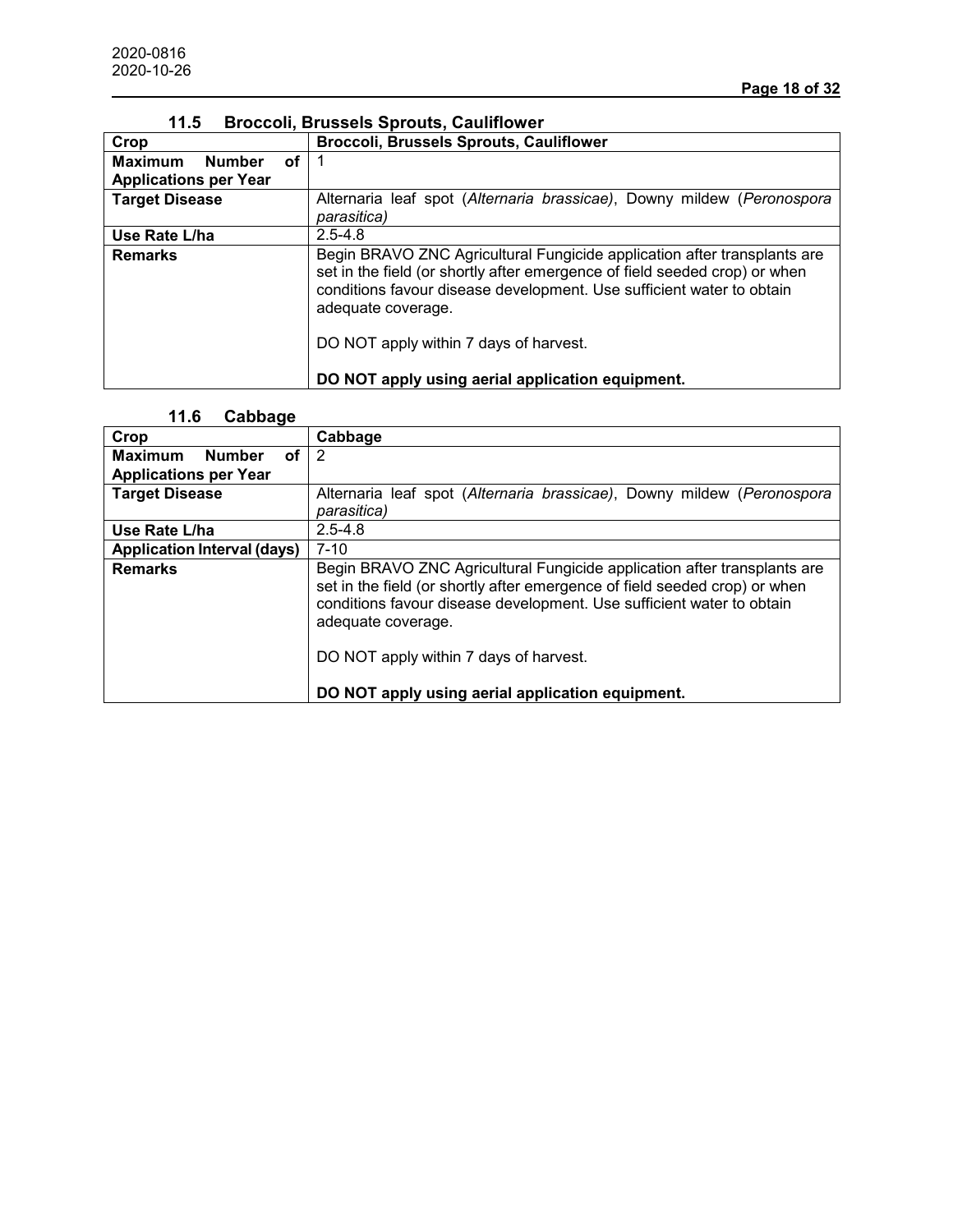| 11.7<br>Chickpea                   |                                                                                                                                                                                                                                                                                                                                                                                                                                                                                                                                                                                                                 |
|------------------------------------|-----------------------------------------------------------------------------------------------------------------------------------------------------------------------------------------------------------------------------------------------------------------------------------------------------------------------------------------------------------------------------------------------------------------------------------------------------------------------------------------------------------------------------------------------------------------------------------------------------------------|
| Crop                               | Chickpea                                                                                                                                                                                                                                                                                                                                                                                                                                                                                                                                                                                                        |
| <b>Maximum Number of</b>           | 2                                                                                                                                                                                                                                                                                                                                                                                                                                                                                                                                                                                                               |
| <b>Applications per Year</b>       |                                                                                                                                                                                                                                                                                                                                                                                                                                                                                                                                                                                                                 |
| <b>Target Disease</b>              | Ascochyta blight (Ascochyta rabiei)                                                                                                                                                                                                                                                                                                                                                                                                                                                                                                                                                                             |
| Use Rate L/ha                      | 3.0-4.0 (first application)                                                                                                                                                                                                                                                                                                                                                                                                                                                                                                                                                                                     |
|                                    | 2.0-3.0 (second application)                                                                                                                                                                                                                                                                                                                                                                                                                                                                                                                                                                                    |
| <b>Application Interval (days)</b> | 10                                                                                                                                                                                                                                                                                                                                                                                                                                                                                                                                                                                                              |
| <b>Remarks</b>                     | Use 3.0-4.0 litres per hectare in first application and 2.0-3.0 litres per<br>hectare in the second application. The first application must be applied<br>before disease is established and no later than the onset of flowering and<br>remaining application 10 days later.<br>DO NOT apply within 14 days of harvest.<br>Application of BRAVO ZNC Agricultural Fungicide in combination with<br>Herbicides could result in phytotoxicity or yellowing of the crop.<br>Apply only with ground application equipment in 220 litres of water per<br>hectare.<br>DO NOT apply using aerial application equipment. |

# **11.7 Chickpea**

# **11.8 Dry Peas**

| Crop                         | <b>Dry Peas</b>                                                                                                                                                                                                                                                             |
|------------------------------|-----------------------------------------------------------------------------------------------------------------------------------------------------------------------------------------------------------------------------------------------------------------------------|
| <b>Maximum Number of</b>     | 2                                                                                                                                                                                                                                                                           |
| <b>Applications per Year</b> |                                                                                                                                                                                                                                                                             |
| <b>Target Disease</b>        | Ascochyta blight (Mycosphaerella pinodes)                                                                                                                                                                                                                                   |
| Use Rate L/ha                | $2.0 - 3.0$                                                                                                                                                                                                                                                                 |
| <b>Application Interval</b>  | $10 - 14$                                                                                                                                                                                                                                                                   |
| (days)                       |                                                                                                                                                                                                                                                                             |
| <b>Remarks</b>               | The first application must be applied before disease is established and no<br>later than the onset of flowering. Make a second application at early pod<br>set, around 10 days after the first. Always apply the higher rate when<br>conditions are favourable for disease. |
|                              | Application of BRAVO ZNC Agricultural Fungicide in combination with<br>Herbicides could result in phytotoxicity or yellowing of the crop. DO NOT<br>apply within 32 days of harvest.                                                                                        |
|                              | DO NOT feed the hay from treated crop to livestock.                                                                                                                                                                                                                         |
|                              | DO NOT allow grazing of treated crop.                                                                                                                                                                                                                                       |
|                              | DO NOT apply using aerial application equipment.                                                                                                                                                                                                                            |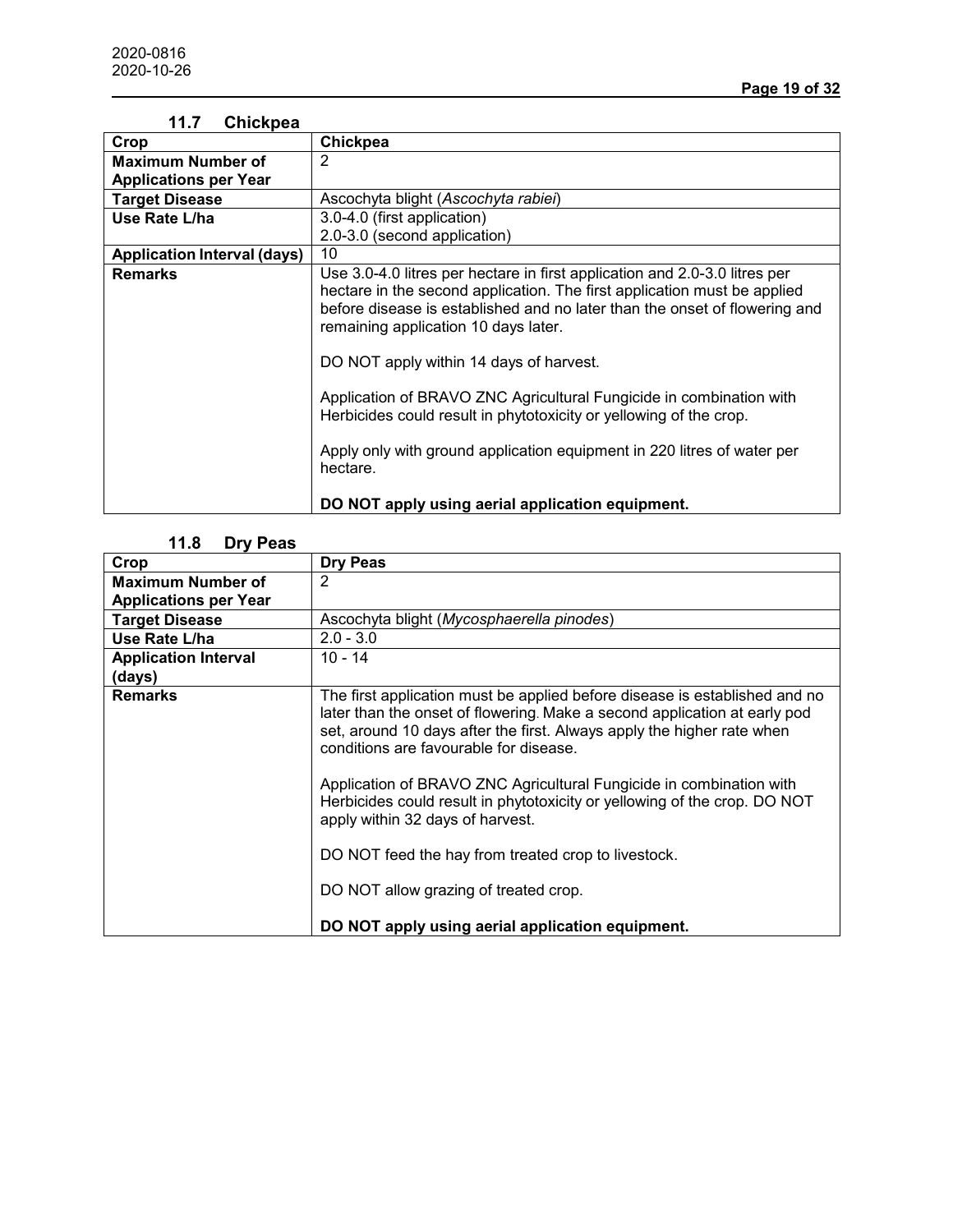| 11.9<br>Lentils              |                                                                                                                                                                                                                                                                                                                                                                                 |
|------------------------------|---------------------------------------------------------------------------------------------------------------------------------------------------------------------------------------------------------------------------------------------------------------------------------------------------------------------------------------------------------------------------------|
| Crop                         | <b>Lentils</b>                                                                                                                                                                                                                                                                                                                                                                  |
| <b>Maximum Number of</b>     | 2                                                                                                                                                                                                                                                                                                                                                                               |
| <b>Applications per Year</b> |                                                                                                                                                                                                                                                                                                                                                                                 |
| <b>Target Disease</b>        | Ascochyta blight (Ascochyta lentis)                                                                                                                                                                                                                                                                                                                                             |
|                              | Anthracnose (Colletotrichum truncatum)                                                                                                                                                                                                                                                                                                                                          |
| Use Rate L/ha                | $2.0 - 4.0$                                                                                                                                                                                                                                                                                                                                                                     |
| <b>Application Interval</b>  | $10 - 14$                                                                                                                                                                                                                                                                                                                                                                       |
| (days)                       |                                                                                                                                                                                                                                                                                                                                                                                 |
| <b>Remarks</b>               | Apply BRAVO ZNC Agricultural Fungicide beginning at preflowering prior<br>to row closure, make a second application 10 to 14 days after the first<br>application (during bloom period).<br>DO NOT apply within 48 days of harvest.<br>Application of BRAVO ZNC Agricultural Fungicide in combination with<br>Herbicides could result in phytotoxicity or yellowing of the crop. |
|                              | DO NOT feed the straw from treated crop to livestock.<br>DO NOT allow grazing of treated crop.<br>DO NOT apply using aerial application equipment.                                                                                                                                                                                                                              |

# **11.10 Tomato (including processing tomatoes)**

| Crop                                                     | Tomato (including processing tomatoes)                                                                 |
|----------------------------------------------------------|--------------------------------------------------------------------------------------------------------|
| <b>Number</b><br>of<br><b>Maximum</b>                    | Tomatoes for processing: 2 at higher rate, 7 at lower rate                                             |
| <b>Applications per Year</b>                             | All other tomatoes: 2                                                                                  |
| <b>Target Disease</b>                                    | Early blight (Alternaria solani), Late blight (Phytophthora infestans),                                |
|                                                          | Septoria leaf spot (Septoria lycopersici), Anthracnose (Colletotrichum                                 |
|                                                          | coccodes)                                                                                              |
| Use Rate L/ha                                            | $2.4 - 4.0$                                                                                            |
| <b>Application Interval (days)</b>                       | 8-10 days at the lower rate or 14 days at the higher rate                                              |
| <b>Target Disease</b>                                    | Botrytis gray mold (Botrytis cinerea)                                                                  |
| Use Rate L/ha                                            | 4.8                                                                                                    |
| <b>Application Interval (days)</b>                       | 14                                                                                                     |
| <b>Remarks</b>                                           | Apply BRAVO ZNC Agricultural Fungicide in sufficient water to obtain                                   |
|                                                          | adequate coverage. Begin applications when disease threatens and                                       |
|                                                          | spray as per listed interval.                                                                          |
|                                                          |                                                                                                        |
|                                                          | DO NOT apply within two (2) days of harvest.                                                           |
|                                                          |                                                                                                        |
|                                                          | DO NOT apply using aerial application equipment.                                                       |
|                                                          | Processing tomatoes: BRAVO ZNC Agricultural Fungicide can be tank mixed with Lexone Herbicide.         |
|                                                          | Follow the above directions for use for disease control and use Lexone at 150 grams active ingredient  |
|                                                          | per hectare for weed control. Refer to the Lexone label for proper rates and use. When using this tank |
| mix combination, DO NOT apply within 30 days of harvest. |                                                                                                        |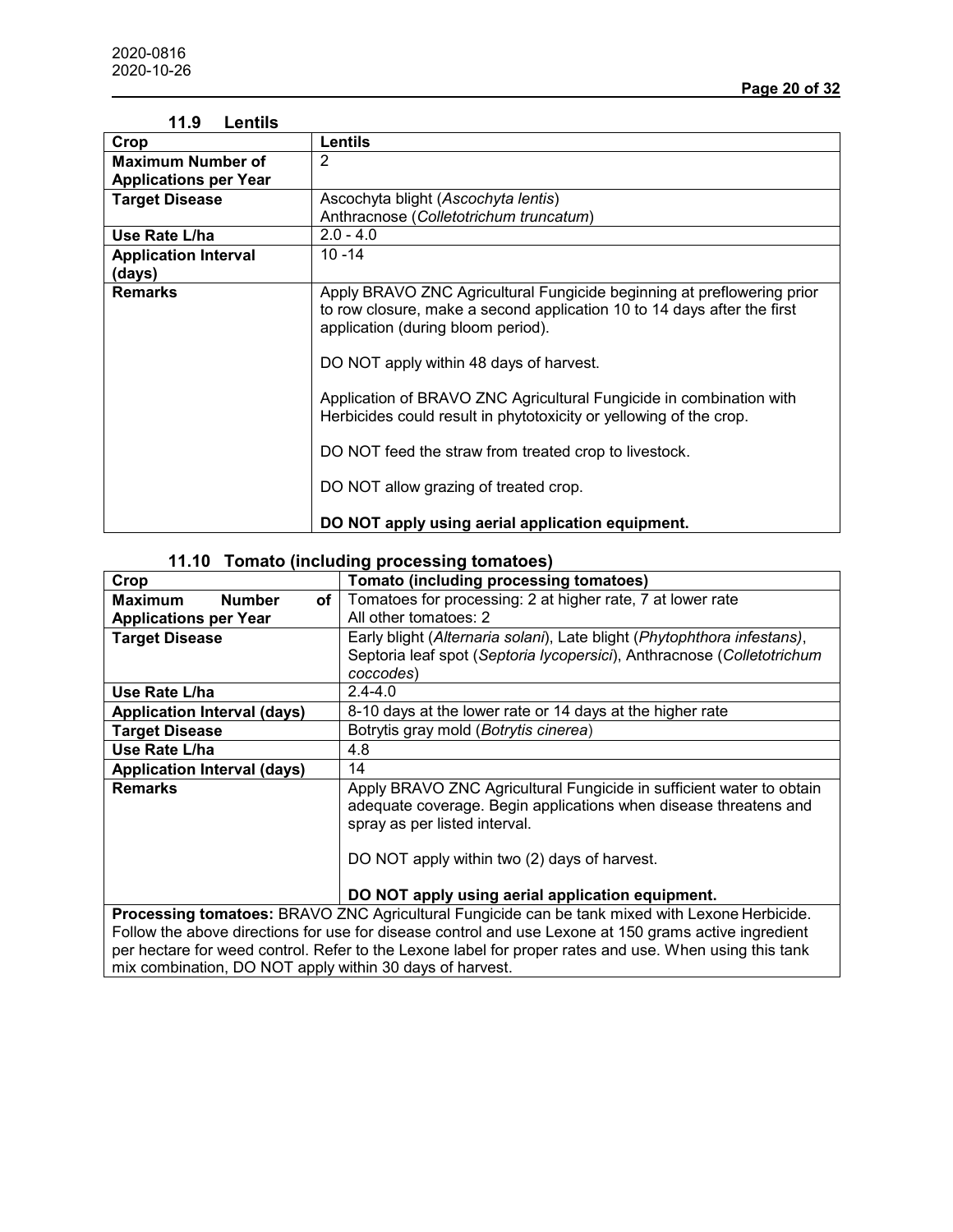| Crop                               | Cucumber, Cantaloupe, Muskmelon, Honeydew                               |
|------------------------------------|-------------------------------------------------------------------------|
| οf<br><b>Number</b><br>Maximum     | 2                                                                       |
| <b>Applications per Year</b>       |                                                                         |
| <b>Target Disease</b>              | Anthracnose (Colletotrichum orbiculare), Powdery mildew                 |
|                                    | (Sphaerotheca fuliginea), Scab (Cladosporium cucumerinum)               |
| Use Rate L/ha                      | 4.8                                                                     |
| <b>Application Interval (days)</b> |                                                                         |
| <b>Remarks</b>                     | Apply BRAVO ZNC Agricultural Fungicide in sufficient water to obtain    |
|                                    | adequate coverage.                                                      |
|                                    |                                                                         |
|                                    | Begin applications when plants are in the first true leaf stage or when |
|                                    | conditions are favourable for disease development.                      |
|                                    |                                                                         |
|                                    | Repeat applications at 7 day intervals.                                 |
|                                    | DO NOT apply within two (2) days of harvest.                            |
|                                    |                                                                         |
|                                    | DO NOT apply using aerial application equipment.                        |
|                                    | DO NOT apply via sprinkler irrigation system.                           |

# **11.11 Cucurbit Vegetables (Cucumber, Cantaloupe, Muskmelon, Honeydew)**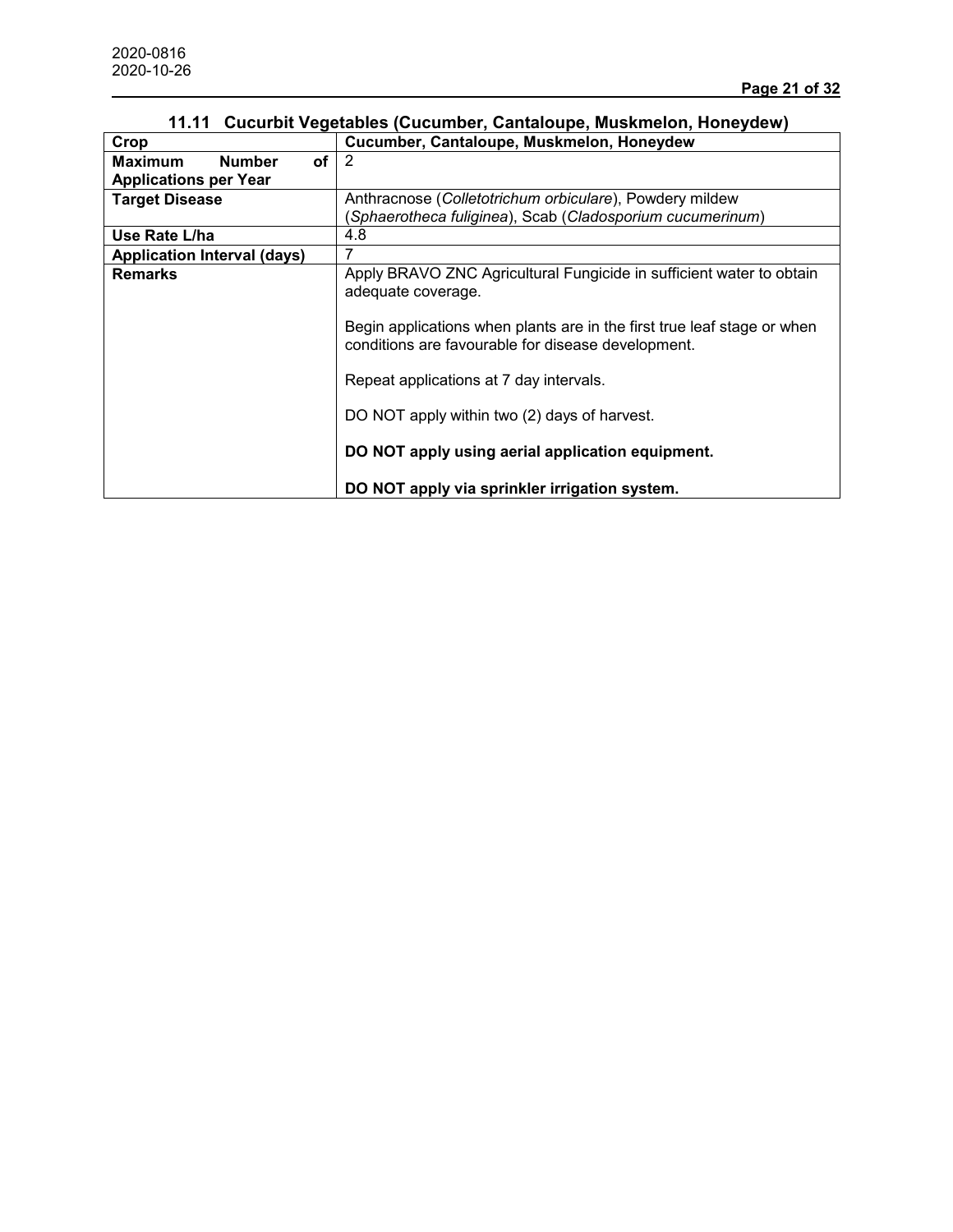| 11.12 Watermelon, Squash, Pumpkin            |                                                                                                                                                                       |
|----------------------------------------------|-----------------------------------------------------------------------------------------------------------------------------------------------------------------------|
| Crop                                         | Watermelon, Squash, Pumpkin                                                                                                                                           |
| <b>Number</b><br><b>Maximum</b><br><b>of</b> | 2                                                                                                                                                                     |
| <b>Applications per Year</b>                 |                                                                                                                                                                       |
| <b>Target Disease</b>                        | Anthracnose (Colletotrichum orbiculare)                                                                                                                               |
| Use Rate L/ha                                | 3.2                                                                                                                                                                   |
| <b>Application Interval (days)</b>           | 7                                                                                                                                                                     |
| <b>Remarks</b>                               | Apply BRAVO ZNC Agricultural Fungicide in sufficient water to obtain<br>adequate coverage.<br>Begin applications when plants are in the first true leaf stage or when |
|                                              | conditions are favourable for disease development.<br>Repeat application 7 days later.                                                                                |
|                                              | DO NOT apply within 2 days of harvest.<br>DO NOT apply using aerial application equipment.<br>DO NOT apply via sprinkler irrigation system.                           |
| <b>Target Disease</b>                        | Scab (Cladosporium cucumerinum)                                                                                                                                       |
| Use Rate L/ha                                | 4.8                                                                                                                                                                   |
| <b>Application Interval (days)</b>           | 7                                                                                                                                                                     |
| <b>Remarks</b>                               | Apply BRAVO ZNC Agricultural Fungicide in sufficient water to obtain<br>adequate coverage.                                                                            |
|                                              | Begin applications when plants are in the first true leaf stage or when<br>conditions are favourable for disease development.                                         |
|                                              | Repeat application 7 days later.                                                                                                                                      |
|                                              | DO NOT apply within 2 days of harvest.                                                                                                                                |
|                                              | DO NOT apply using aerial application equipment.                                                                                                                      |
|                                              | DO NOT apply via sprinkler irrigation system.                                                                                                                         |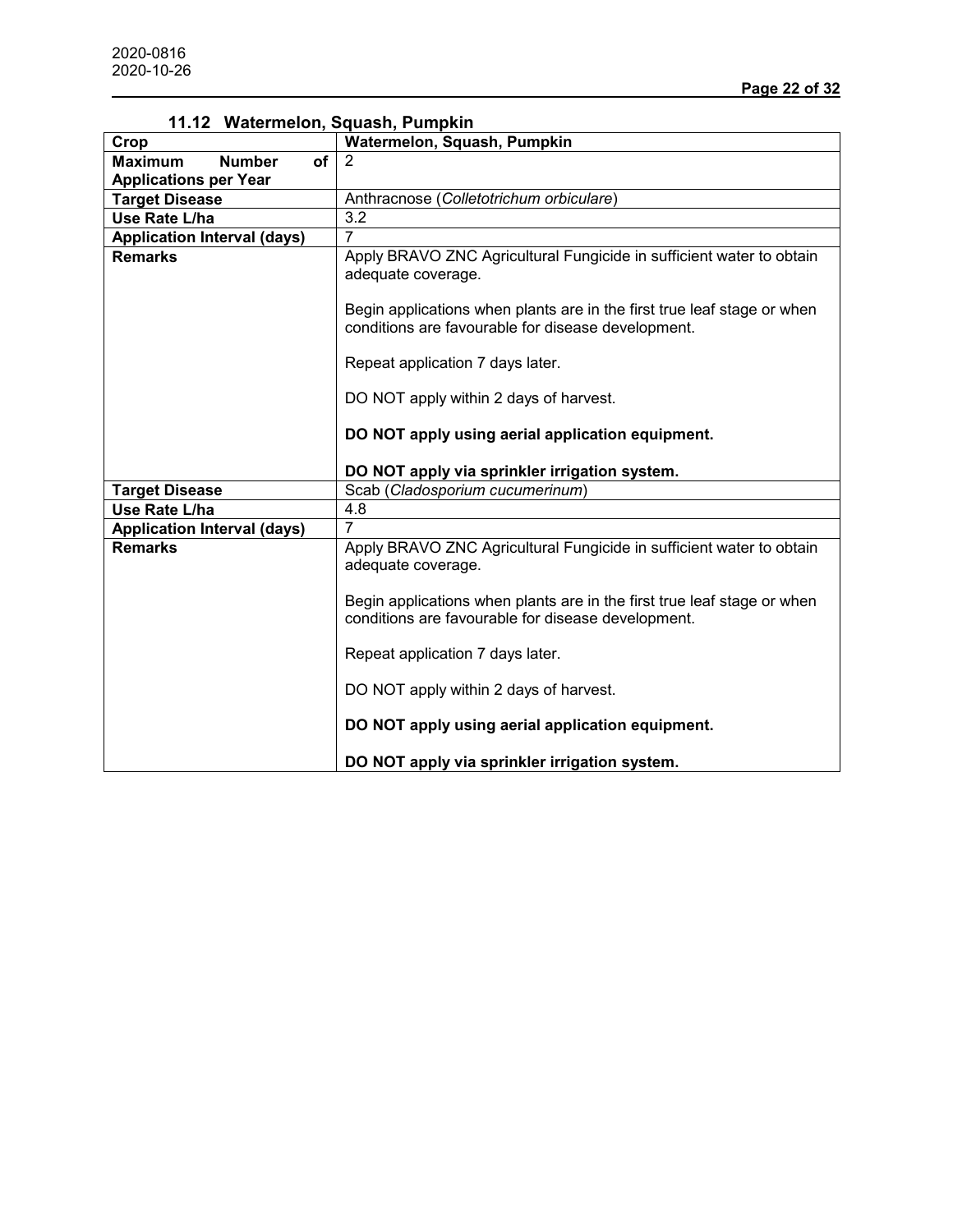| 11.13 Cherry                       |                                                                                                                                     |
|------------------------------------|-------------------------------------------------------------------------------------------------------------------------------------|
| Crop                               | <b>Cherry (Sweet and Sour)</b>                                                                                                      |
| <b>Maximum Number of</b>           | $\overline{2}$                                                                                                                      |
| <b>Applications per Year</b>       |                                                                                                                                     |
| <b>Target Disease</b>              | Blossom blight/Brown rot (Pre-harvest) (Monilinia fructicola)                                                                       |
| Use Rate L/ha                      | $5.0 - 9.0$                                                                                                                         |
| <b>Application Interval (days)</b> | 10                                                                                                                                  |
| <b>Remarks</b>                     | Apply 1-2 applications from pink through shuck split at 10 days apart.                                                              |
|                                    | DO NOT apply after shuck split to avoid fruit injury.                                                                               |
|                                    | DO NOT make more than 2 pre-harvest applications per season<br>regardless of disease being treated.                                 |
|                                    | DO NOT apply within 40 days of harvest.                                                                                             |
|                                    | Use higher rate per hectare for trees greater than 6 metres in height,<br>or if weather is warm (above 16°C.) and wet during bloom. |
|                                    | Apply in 500-1000 litres of water per hectare.                                                                                      |
|                                    | DO NOT apply using aerial application equipment.                                                                                    |
| Crop                               | Cherry (Sour)                                                                                                                       |
| <b>Maximum Number of</b>           | $\overline{2}$                                                                                                                      |
| <b>Applications per Year</b>       |                                                                                                                                     |
| <b>Target Disease</b>              | Cherry leaf spot (Pre-harvest) (Blumeriella jaapii)                                                                                 |
| Use Rate L/ha                      | $5.0 - 9.0$                                                                                                                         |
| <b>Application Interval (days)</b> | 10                                                                                                                                  |
| <b>Remarks</b>                     | Apply 1-2 applications from pink through shuck split at 10 days apart.                                                              |
|                                    |                                                                                                                                     |
|                                    | DO NOT apply after shuck split to avoid fruit injury.                                                                               |
|                                    | DO NOT make more than 2 pre-harvest applications per season                                                                         |
|                                    | regardless of disease being treated.                                                                                                |
|                                    | DO NOT apply within 40 days of harvest.                                                                                             |
|                                    | DO NOT apply using aerial application equipment.                                                                                    |
| Crop                               | <b>Cherry (Sour)</b>                                                                                                                |
| <b>Maximum Number of</b>           |                                                                                                                                     |
| <b>Applications per Year</b>       |                                                                                                                                     |
| <b>Target Disease</b>              | Cherry leaf spot (Post-harvest) (Blumeriella jaapii)                                                                                |
| Use Rate L/ha                      | $5.0 - 7.2$                                                                                                                         |
| <b>Remarks</b>                     | Apply once to foliage 1-7 days after fruit is removed.                                                                              |
|                                    |                                                                                                                                     |
|                                    | Apply in 500-1000 litres water per hectare.                                                                                         |
|                                    | DO NOT make more than 1 post-harvest application per season<br>regardless of disease being treated.                                 |
|                                    | DO NOT apply using aerial application equipment.                                                                                    |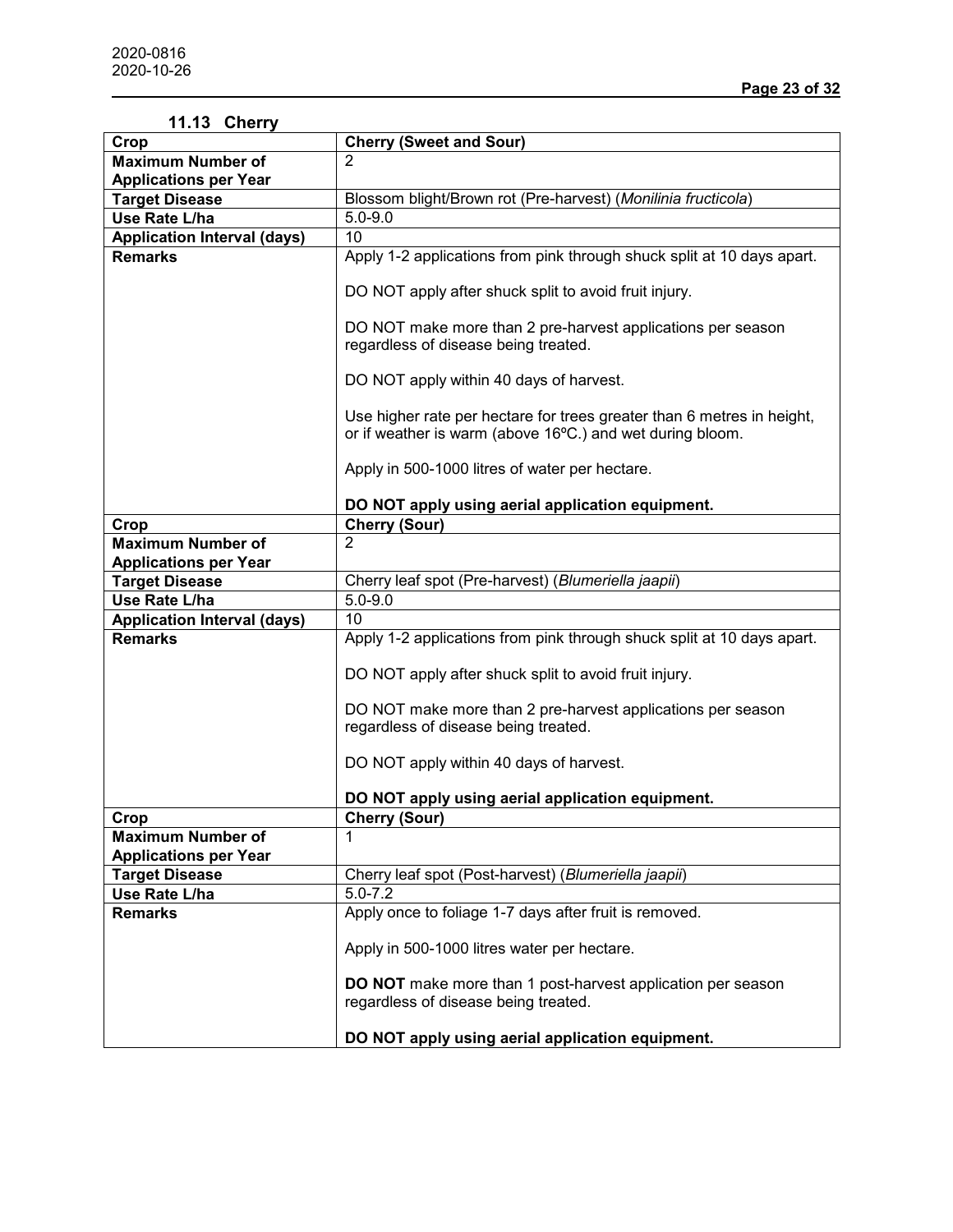| Crop                                         | <b>Cherry (Sour)</b>                                                                                                                                                                                                                                                                                                                                                                 |
|----------------------------------------------|--------------------------------------------------------------------------------------------------------------------------------------------------------------------------------------------------------------------------------------------------------------------------------------------------------------------------------------------------------------------------------------|
| <b>Maximum</b><br><b>Number</b><br><b>of</b> | 2                                                                                                                                                                                                                                                                                                                                                                                    |
| <b>Applications per Year</b>                 |                                                                                                                                                                                                                                                                                                                                                                                      |
| <b>Target Disease</b>                        | Black knot (Pre-harvest) (Apiosporina morbosa)                                                                                                                                                                                                                                                                                                                                       |
| Use Rate L/ha                                | $6.0 - 9.0$                                                                                                                                                                                                                                                                                                                                                                          |
| <b>Application Interval (days)</b>           | 10                                                                                                                                                                                                                                                                                                                                                                                   |
| <b>Remarks</b>                               | Apply 1-2 applications from pink through shuck split at 10 days apart.                                                                                                                                                                                                                                                                                                               |
|                                              | DO NOT apply after shuck split to avoid fruit injury.                                                                                                                                                                                                                                                                                                                                |
|                                              | For orchards with a history of black knot disease, prune out, remove<br>and burn all black knots from commercial orchard during the dormant<br>period, before bud break. Remove any infected wild cherry or plum<br>trees surrounding commercial orchard. Follow BRAVO ZNC<br>Agricultural Fungicide spray schedule for blossom blight, including one<br>application at shuck split. |
|                                              | DO NOT make more than 2 pre-harvest applications per season<br>regardless of disease being treated.                                                                                                                                                                                                                                                                                  |
|                                              | DO NOT apply within 40 days of harvest.                                                                                                                                                                                                                                                                                                                                              |
|                                              | DO NOT apply using aerial application equipment.                                                                                                                                                                                                                                                                                                                                     |
| Crop                                         | <b>Cherry (Sour)</b>                                                                                                                                                                                                                                                                                                                                                                 |
| <b>Maximum Number of</b>                     |                                                                                                                                                                                                                                                                                                                                                                                      |
| <b>Applications per Year</b>                 |                                                                                                                                                                                                                                                                                                                                                                                      |
| <b>Target Disease</b>                        | Black knot (Post-harvest) (Apiosporina morbosa)                                                                                                                                                                                                                                                                                                                                      |
| Use Rate L/ha                                | $6.0 - 7.2$                                                                                                                                                                                                                                                                                                                                                                          |
| <b>Remarks</b>                               | Apply once to foliage 1-7 days after fruit is removed.                                                                                                                                                                                                                                                                                                                               |
|                                              | For orchards with a history of black knot disease, prune out, remove<br>and burn all black knots from commercial orchard during the dormant<br>period, before bud break. Remove any infected wild cherry or plum<br>trees surrounding commercial orchard.<br><b>DO NOT</b> make more than 1 post-harvest application per season                                                      |
|                                              | regardless of disease being treated.                                                                                                                                                                                                                                                                                                                                                 |
|                                              | DO NOT apply using aerial application equipment.                                                                                                                                                                                                                                                                                                                                     |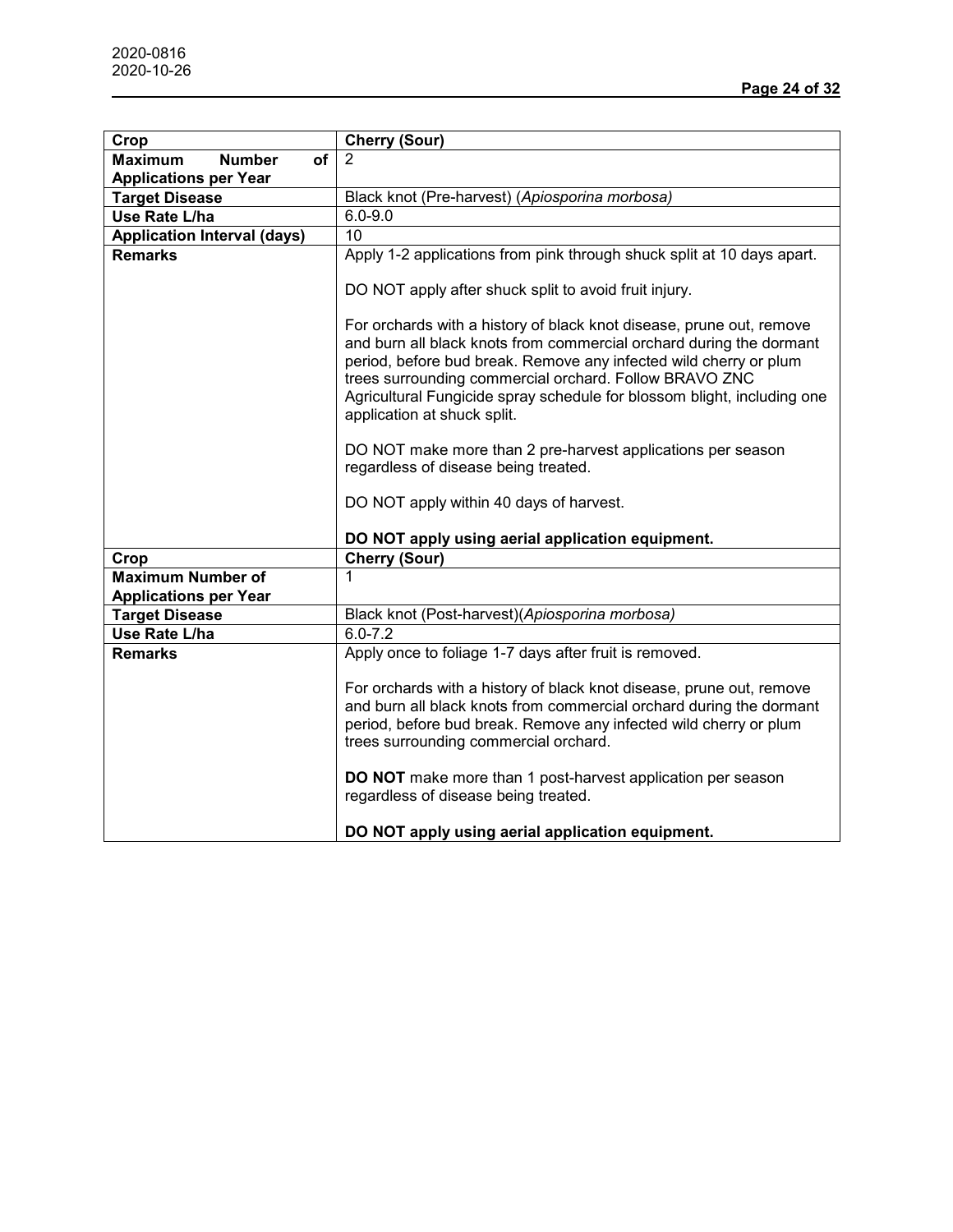| Crop                                                                  | <b>Peach and Nectarine</b>                                                                                                                                                                      |
|-----------------------------------------------------------------------|-------------------------------------------------------------------------------------------------------------------------------------------------------------------------------------------------|
|                                                                       |                                                                                                                                                                                                 |
| <b>Target Disease</b>                                                 | Blossom blight/Brown rot (Monilinia fructicola)                                                                                                                                                 |
| Use Rate L/ha                                                         | $5.0 - 9.0$                                                                                                                                                                                     |
| <b>Application Interval (days)</b>                                    | 10                                                                                                                                                                                              |
| <b>Target Disease</b>                                                 | Peach leaf curl (Taphrina deformans)                                                                                                                                                            |
| Use Rate L/ha                                                         | $5.0 - 7.0$                                                                                                                                                                                     |
| <b>Number</b><br>of<br><b>Maximum</b><br><b>Applications per Year</b> | 1 dormant (spring or fall)                                                                                                                                                                      |
| <b>Remarks</b>                                                        | DO NOT APPLY BRAVO ZNC AGRICULTURAL FUNGICIDE<br>WITHIN 10 DAYS OF AN OIL APPLICATION AS IT MAY CAUSE<br><b>BURNING TO FLOWERS AND LEAF TISSUE.</b>                                             |
|                                                                       | For blossom blight/brown rot, apply 1-2 applications from pink through<br>shuck period.                                                                                                         |
|                                                                       | Use higher rate per hectare for trees greater than 6 metres in height,<br>or if weather is warm (above 16°C) and wet during bloom. Apply in<br>500-1000 litres of water per hectare.            |
|                                                                       | DO NOT apply after shuck split to avoid fruit injury.                                                                                                                                           |
|                                                                       | For peach leaf curl, apply one application per year either as a fall<br>dormant spray at 75-100% leaf drop or as a spring dormant spray.<br>Apply in at least 1000 litres of water per hectare. |
|                                                                       | For both diseases inclusive, DO NOT make more than 3<br>applications per crop per year including a dormant spray.                                                                               |
|                                                                       | DO NOT apply within 60 days of harvest.                                                                                                                                                         |
|                                                                       | DO NOT apply using aerial application equipment.                                                                                                                                                |

# **11.14 Peach and Nectarine**

# **11.15 Highbush Blueberry**

| Crop                               | <b>Highbush Blueberry</b>                                                                                                                                                             |
|------------------------------------|---------------------------------------------------------------------------------------------------------------------------------------------------------------------------------------|
| <b>Maximum Number of</b>           |                                                                                                                                                                                       |
| <b>Applications per Year</b>       |                                                                                                                                                                                       |
| <b>Target Disease</b>              | Anthracnose Fruit Rot (Colletotrichum acutatum), Alternaria Fruit Rot                                                                                                                 |
|                                    | (Alternaria tenuissima), Phomopsis Canker (Phomopsis vaccinii)                                                                                                                        |
| Use Rate L/ha                      | 7.2                                                                                                                                                                                   |
| <b>Application Interval (days)</b> |                                                                                                                                                                                       |
| <b>Remarks</b>                     | Apply two applications between green tip and petal fall.                                                                                                                              |
|                                    | After petal fall, a protective schedule using a different registered<br>product may be necessary to ensure continued control of fruit rot.<br>DO NOT apply within 54 days of harvest. |
|                                    | DO NOT apply using aerial application equipment.                                                                                                                                      |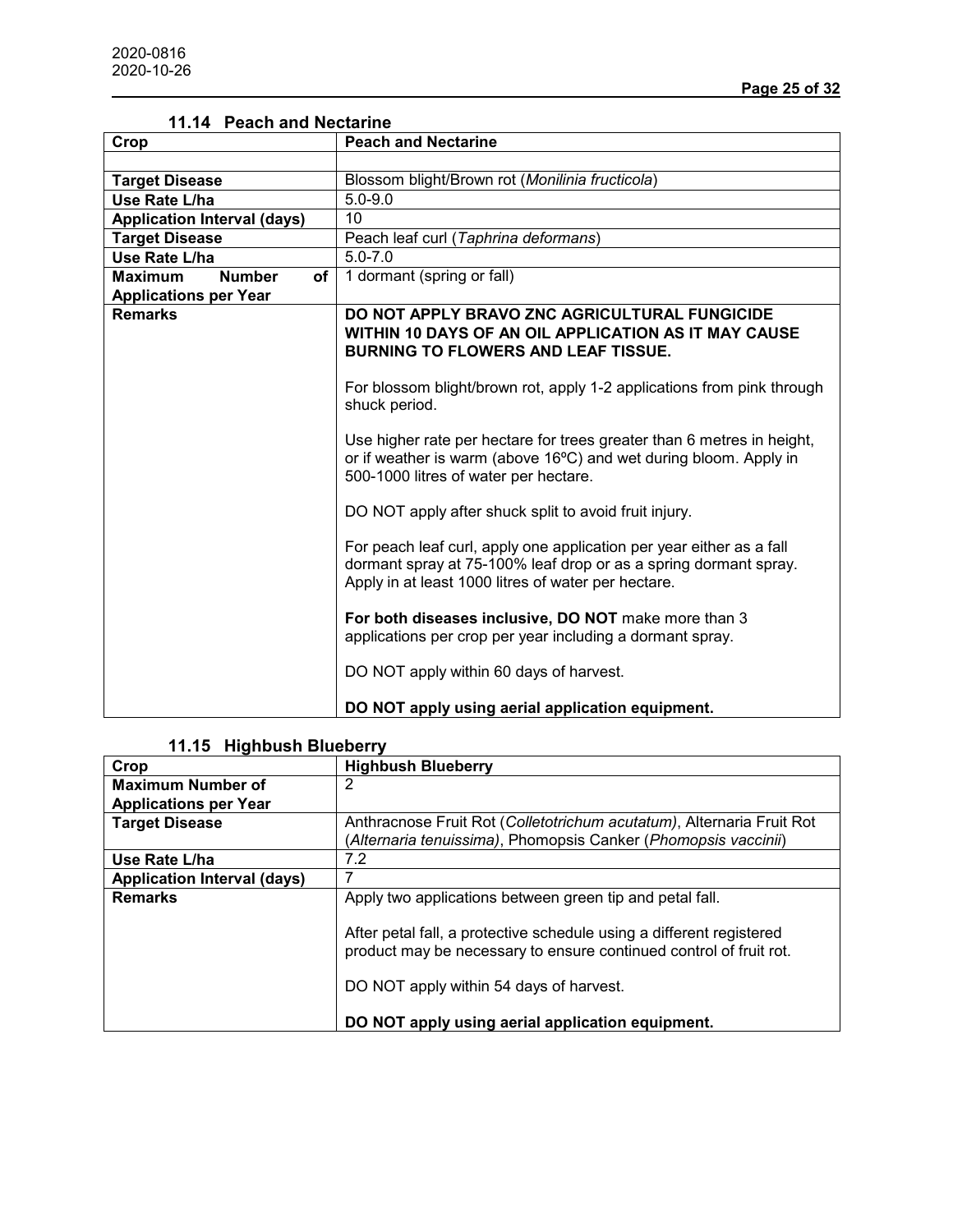| 11.16 Strawberry                   |                                                                                                                                                                                                                                                                       |
|------------------------------------|-----------------------------------------------------------------------------------------------------------------------------------------------------------------------------------------------------------------------------------------------------------------------|
| Crop                               | Strawberry                                                                                                                                                                                                                                                            |
| <b>Maximum Number of</b>           | 3                                                                                                                                                                                                                                                                     |
| <b>Applications per Year</b>       | 2 (spring) + 1 (post-harvest)                                                                                                                                                                                                                                         |
| <b>Target Disease</b>              | Botrytis Fruit Rot (Botrytis cinerea)                                                                                                                                                                                                                                 |
| Use Rate L/ha                      | 3.5                                                                                                                                                                                                                                                                   |
| <b>Application Interval (days)</b> | $10 - 12$                                                                                                                                                                                                                                                             |
| <b>Remarks</b>                     | Apply BRAVO ZNC Agricultural Fungicide in sufficient water to obtain<br>coverage.<br>Apply once in the fall.<br>Apply two pre-bloom sprays the following spring, one when new growth<br>appears and again 10-12 days later. Use ground application equipment<br>only. |
|                                    | <b>DO NOT</b> make more than 3 applications per year.<br>DO NOT apply within 30 days of harvest.<br>DO NOT apply using aerial application equipment.<br>DO NOT apply via sprinkler irrigation system.                                                                 |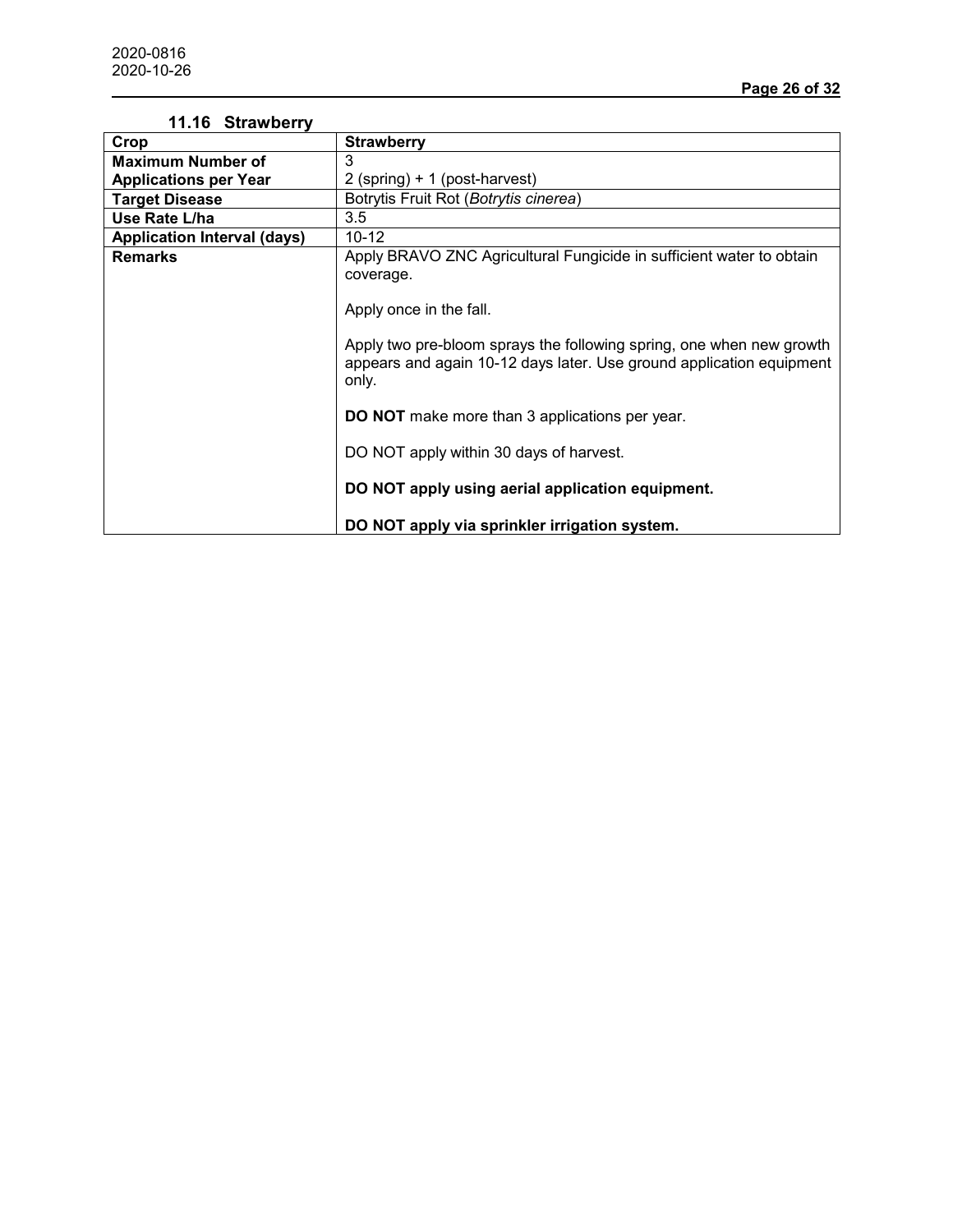| 11.17 Granberry                        |                                                                                                                                                                          |
|----------------------------------------|--------------------------------------------------------------------------------------------------------------------------------------------------------------------------|
| Crop                                   | <b>Cranberry</b>                                                                                                                                                         |
| <b>Maximum Number of</b>               |                                                                                                                                                                          |
| <b>Applications per Year</b>           |                                                                                                                                                                          |
| <b>Target Disease</b>                  | Fruit rots (Gloeosporium minus, Penicillium spp. and Pestalotia vaccinii)                                                                                                |
|                                        | Twigleaf blight (Lophodermium hypophyllum)                                                                                                                               |
|                                        | Upright dieback (Phomopsis vaccinii)                                                                                                                                     |
| Use Rate L/ha                          | $6.8 - 11.6$                                                                                                                                                             |
| <b>Remarks</b>                         | Apply once per year as needed.                                                                                                                                           |
|                                        |                                                                                                                                                                          |
|                                        | <b>DO NOT</b> make more than one application per year.                                                                                                                   |
|                                        |                                                                                                                                                                          |
|                                        | DO NOT apply within 50 days of harvest.                                                                                                                                  |
|                                        | DO NOT apply BRAVO ZNC Agricultural Fungicide to fields when<br>flooded or allow release of irrigation water from bogs for at least 3 days<br>following application.     |
|                                        | BRAVO ZNC Agricultural Fungicide may be applied through sprinkler<br>irrigation equipment.                                                                               |
|                                        | Use 3000 litres of water per hectare through solid set systems only. See<br>application and calibration techniques for sprinkler irrigation under<br>Directions for Use. |
|                                        | DO NOT apply using aerial application equipment.                                                                                                                         |
|                                        | APPLICATION AND CALIBRATION TECHNIQUES FOR SPRINKLER IRRIGATION                                                                                                          |
| <b>SOLID SET IRRIGATION EQUIPMENT:</b> |                                                                                                                                                                          |
|                                        |                                                                                                                                                                          |

### **11.17 Cranberry**

Adjust sprinkler nozzles to prevent direct spray or drift into non-target areas. Determine acreage covered by sprinkler. Fill tank of injection equipment with water and adjust flow to use contents within desired time periods. Mix desired amount of BRAVO ZNC for acreage to be covered into quantity of water used during calibration. Operate entire system at normal pressures recommended by the manufacturer of injection equipment for amount of time established during calibration.

BRAVO ZNC can be injected at the beginning or end of the irrigation cycle or as a separate application. Stop injection equipment after treatment is completed (e.g. as indicated by dye) and continue to operate irrigation system until BRAVO ZNC has been cleared from the last sprinkler head. DO NOT operate irrigation system without safety valves or other devices to prevent back-siphoning of BRAVO ZNC into water source. Tank containing BRAVO ZNC should be connected to the discharge side of irrigation pump or other pressurized equipment attached to irrigation line. Never inject pesticides into the intake line or the suction side of pump. Irrigation water treated with BRAVO ZNC Fungicide should be maintained on the treated area until the water is absorbed by the soil.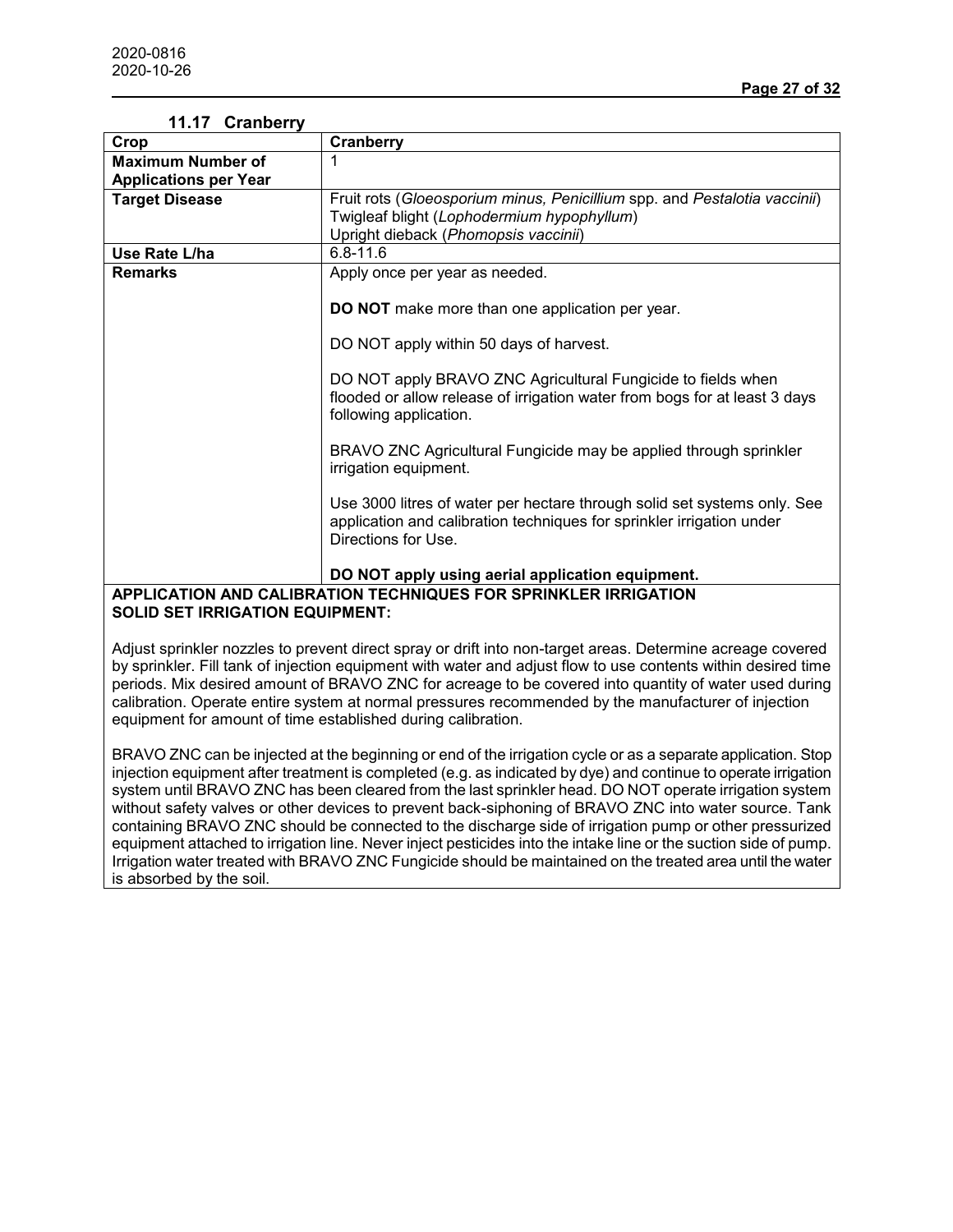| 11.18 Wheat                        |                                                                            |
|------------------------------------|----------------------------------------------------------------------------|
| Crop                               | <b>Wheat</b>                                                               |
| <b>Maximum Number of</b>           | $\overline{2}$                                                             |
| <b>Applications per Year</b>       |                                                                            |
| <b>Target Disease</b>              | Septoria leafspot (Septoria tritici), stagonospora glume blotch            |
|                                    | (Stagonospora nodorum) and tan spot (Pyrenophora tritici-repentis)         |
| Use Rate L/ha                      | $1.5 - 2.5$                                                                |
| <b>Application Interval (days)</b> | $10 - 14$                                                                  |
| <b>Remarks</b>                     | Apply BRAVO ZNC Agricultural Fungicide at Zadok's growth stage 37          |
|                                    | (flag leaf emergence). A second application up to growth stage 69 (ear     |
|                                    | fully emerged) may be necessary if conditions favour disease spread.       |
| <b>Target Disease</b>              | Fusarium head blight (scab) (Fusarium graminearum) suppression             |
| Use Rate L/ha                      | $2.0 - 2.5$                                                                |
| <b>Application Interval (days)</b> | $10 - 14$                                                                  |
| <b>Remarks</b>                     | DO NOT apply more than two (2) applications per season regardless of       |
|                                    | disease being treated.                                                     |
|                                    |                                                                            |
|                                    | Apply BRAVO ZNC Agricultural Fungicide at growth stage 61-65 (early        |
|                                    | flowering) to suppress Fusarium head blight. For best results, this        |
|                                    | application must be made prior to conditions favouring infection, i.e.     |
|                                    | before flowering has started in the majority of tillers and wet weather is |
|                                    | due.                                                                       |
|                                    | DO NOT apply within 30 days of harvest.                                    |
|                                    |                                                                            |
|                                    | DO NOT feed the straw from treated crop to livestock.                      |
|                                    |                                                                            |
|                                    | DO NOT allow grazing of treated crop.                                      |
|                                    |                                                                            |
|                                    | DO NOT apply using aerial application equipment.                           |

#### **11.19 Sweet Corn**

| Crop                               | <b>Sweet corn</b>                                                           |
|------------------------------------|-----------------------------------------------------------------------------|
| <b>Maximum Number of</b>           | 2                                                                           |
| <b>Applications per Year</b>       |                                                                             |
| <b>Target Disease</b>              | Common rust (Puccinia sorghi)                                               |
| Use Rate L/ha                      | 3.2                                                                         |
| <b>Application Interval (days)</b> | $10 - 14$                                                                   |
| <b>Remarks</b>                     | Apply when symptoms are first noticed and repeat again 10-14 days<br>later. |
|                                    | DO NOT apply within 14 days of harvest.                                     |
|                                    | DO NOT apply using aerial application equipment.                            |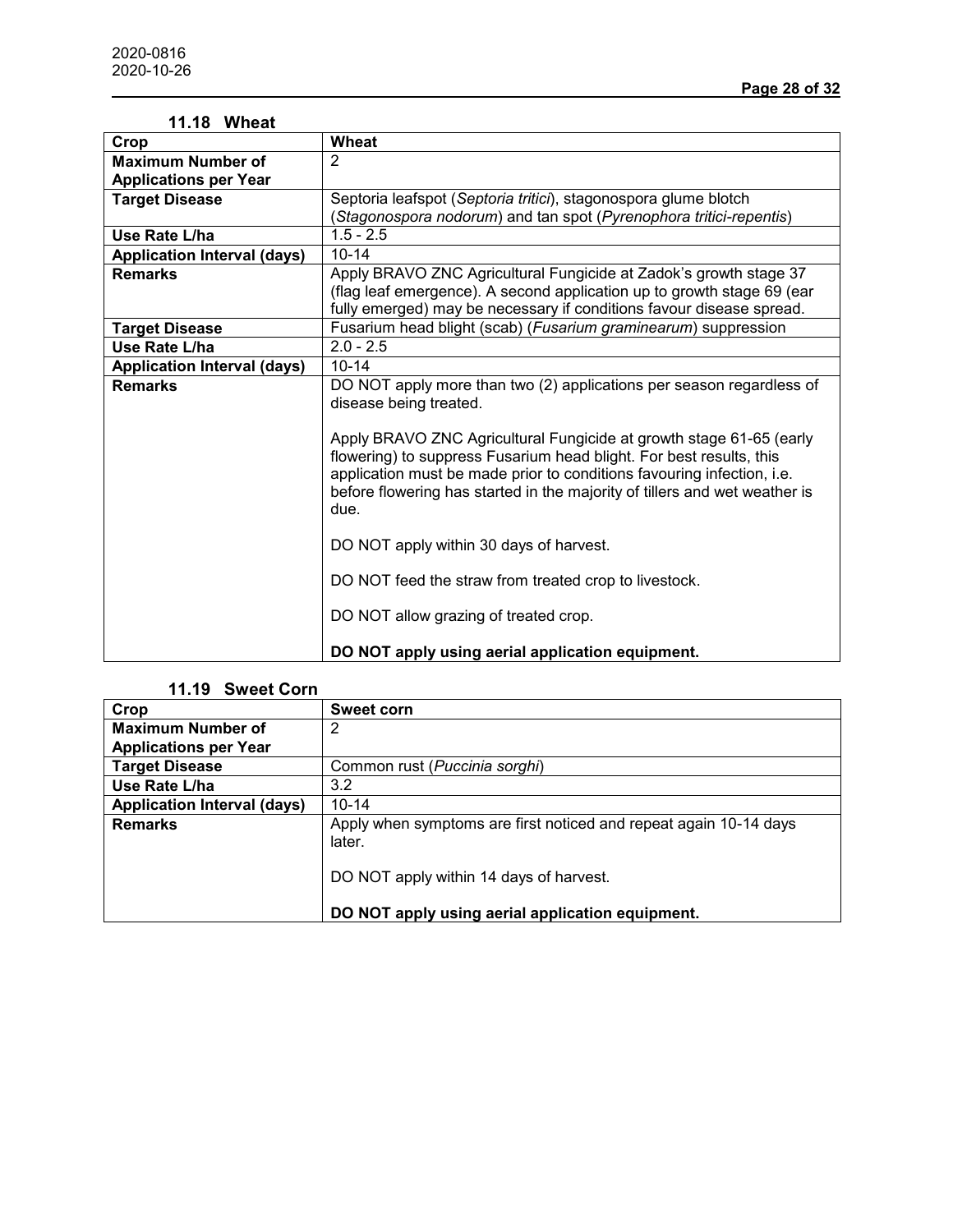| TI.ZU MUSNIOOM               |                                                                                                                                                                                                                                                                                                                                                                                                                                       |
|------------------------------|---------------------------------------------------------------------------------------------------------------------------------------------------------------------------------------------------------------------------------------------------------------------------------------------------------------------------------------------------------------------------------------------------------------------------------------|
| Crop                         | <b>Mushroom</b>                                                                                                                                                                                                                                                                                                                                                                                                                       |
| <b>Maximum Number of</b>     | 1 (per crop production cycle)                                                                                                                                                                                                                                                                                                                                                                                                         |
| <b>Applications per Year</b> |                                                                                                                                                                                                                                                                                                                                                                                                                                       |
| <b>Target Disease</b>        | Dry bubble (Verticillium fungicola)                                                                                                                                                                                                                                                                                                                                                                                                   |
| Use Rate L/ha                | 254 mL/100 m <sup>2</sup>                                                                                                                                                                                                                                                                                                                                                                                                             |
|                              | 128 mL/100 m <sup>2</sup>                                                                                                                                                                                                                                                                                                                                                                                                             |
| <b>Remarks</b>               | Apply 254 millilitres per 100 square metres immediately after casing or in<br>the casing mix and 128 millilitres at pinning in 100 to 130 litres of water.<br>Individuals applying BRAVO ZNC Agricultural Fungicide in mushroom<br>facilities should wear a full face respirator during all activities. In addition,<br>if re-entry into mushroom facilities within 48 hours of treatment is<br>required wear a full face respirator. |
|                              | DO NOT apply within 7 days of harvest.<br>DO NOT apply using aerial application equipment.                                                                                                                                                                                                                                                                                                                                            |

# **11.20 Mushroom**

### **12.0 MINOR USES**

#### **NOTE TO USER: READ THE FOLLOWING BEFORE USING THIS PRODUCT FOR THE INDICATED SPECIAL USE APPLICATIONS:**

The DIRECTIONS FOR USE for the uses described in this section of the label were developed by persons other than Syngenta Canada Inc. under the User Requested Minor Use Label Expansion program. For these uses, Syngenta Canada Inc. has not fully assessed performance (efficacy) and/or crop tolerance (phytotoxicity) under all environmental conditions or for all crop varieties when used in accordance with the label. The user should test the product on a small area first, under local conditions and using standard practices, to confirm the product is suitable for widespread application.

| 12.1<br>Ginseng                |                                                                          |
|--------------------------------|--------------------------------------------------------------------------|
| Crop                           | Ginseng                                                                  |
| <b>Maximum</b><br>Number<br>0f | 3                                                                        |
| <b>Applications per Year</b>   | $2 + 1$ (fall)                                                           |
| <b>Target Disease</b>          | Alternaria leaf blight (Alternaria panax)                                |
|                                | Grey mold (Botrytis cinerea)                                             |
| Use Rate L/ha                  | $2.4 - 4.8$                                                              |
| <b>Application</b><br>Interval | 10                                                                       |
| (days)                         |                                                                          |
| <b>Remarks</b>                 | Start applications when disease threatens and make second application 10 |
|                                | days later. A third application may be made in the fall.                 |
|                                |                                                                          |
|                                | <b>DO NOT</b> make more than three applications per year.                |
|                                | <b>DO NOT</b> apply within 14 days of harvest.                           |
|                                |                                                                          |
|                                | DO NOT feed treated ginseng (roots or foliage) to livestock.             |
|                                |                                                                          |
|                                | DO NOT apply using aerial application equipment.                         |
|                                |                                                                          |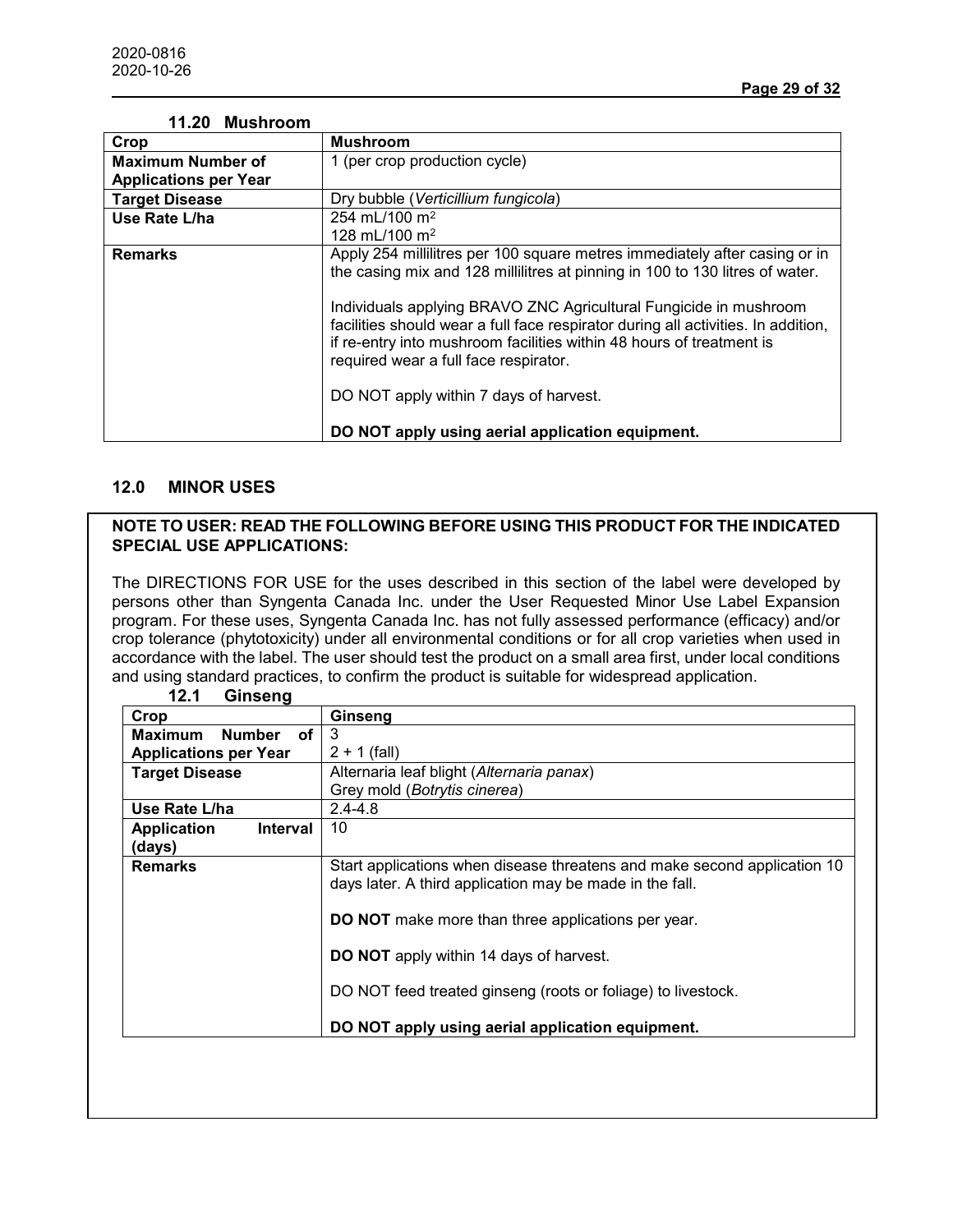| 12.2<br><b>Cucurbit Vegetables</b>    |                                                                                                  |  |
|---------------------------------------|--------------------------------------------------------------------------------------------------|--|
| Crop                                  | <b>Cucurbit Vegetables</b>                                                                       |  |
| Οf<br><b>Maximum</b><br><b>Number</b> | 2                                                                                                |  |
| <b>Applications per Year</b>          |                                                                                                  |  |
| <b>Target Disease</b>                 | Downy mildew (Pseudoperonospora cubensis), Powdery mildew<br>(Sphaerotheca fuliginea)            |  |
| Use Rate L/ha                         | 4.8                                                                                              |  |
| <b>Application</b><br><b>Interval</b> | Begin applications at the first true leaf stage or when conditions are                           |  |
| (days)                                | favourable for disease development. Repeat applications at 7 day intervals.                      |  |
| <b>Remarks</b>                        | Apply BRAVO ZNC Agricultural Fungicide in sufficient water to obtain                             |  |
|                                       | adequate coverage.                                                                               |  |
|                                       |                                                                                                  |  |
|                                       | DO NOT apply within two (2) days of harvest.                                                     |  |
|                                       | DO NOT apply using aerial application equipment.                                                 |  |
|                                       | DO NOT apply via sprinkler irrigation system.                                                    |  |
|                                       | Complete list of crops (CG9): Chayote; Chinese waxgourd; Citron melon; Cucumber (field); Gerkin; |  |
|                                       | Gourd, edible; Momordica spp.; Muskmelons (includes cantaloupe); Pumpkin; Squash, summer         |  |

(includes zucchini); Squash, winter; Watermelon. Including cultivars and/or hybrids of these.

| 12.3 | Lowbush (Wild) Blueberry (Sprout Year) |  |                                           |  |
|------|----------------------------------------|--|-------------------------------------------|--|
| חר   |                                        |  | <u>Ll owbush (Wild) Blueberry (Sprout</u> |  |

| Crop                           | Lowbush (Wild) Blueberry (Sprout Year)                                     |
|--------------------------------|----------------------------------------------------------------------------|
| <b>Maximum Number of</b>       | 2                                                                          |
| <b>Applications per Year</b>   |                                                                            |
| <b>Target Disease</b>          | Phomopsis canker (Phomopsis vaccinii)                                      |
|                                | Leaf spot diseases (suppression only) including Septoria leaf spot         |
|                                | (Septoria sp.), rust (Naohidemyces vaccinii) and Valdensinia leaf spot     |
|                                | (Valdensinia heterodoxa)                                                   |
| Use Rate L/ha                  | 7.2                                                                        |
| <b>Application</b><br>Interval | 42                                                                         |
| (days)                         |                                                                            |
|                                | Make the first application in early to mid-June of the sprout year. Follow |
|                                | with a second application in early August. Application should be based on  |
|                                | the level of disease pressure in the previous year.                        |
| <b>Remarks</b>                 | Apply BRAVO ZNC Agricultural Fungicide in 200 - 950 L/ha of water.         |
|                                |                                                                            |
|                                | DO NOT apply within 54 days of harvest.                                    |
|                                |                                                                            |
|                                | DO NOT apply using aerial application equipment.                           |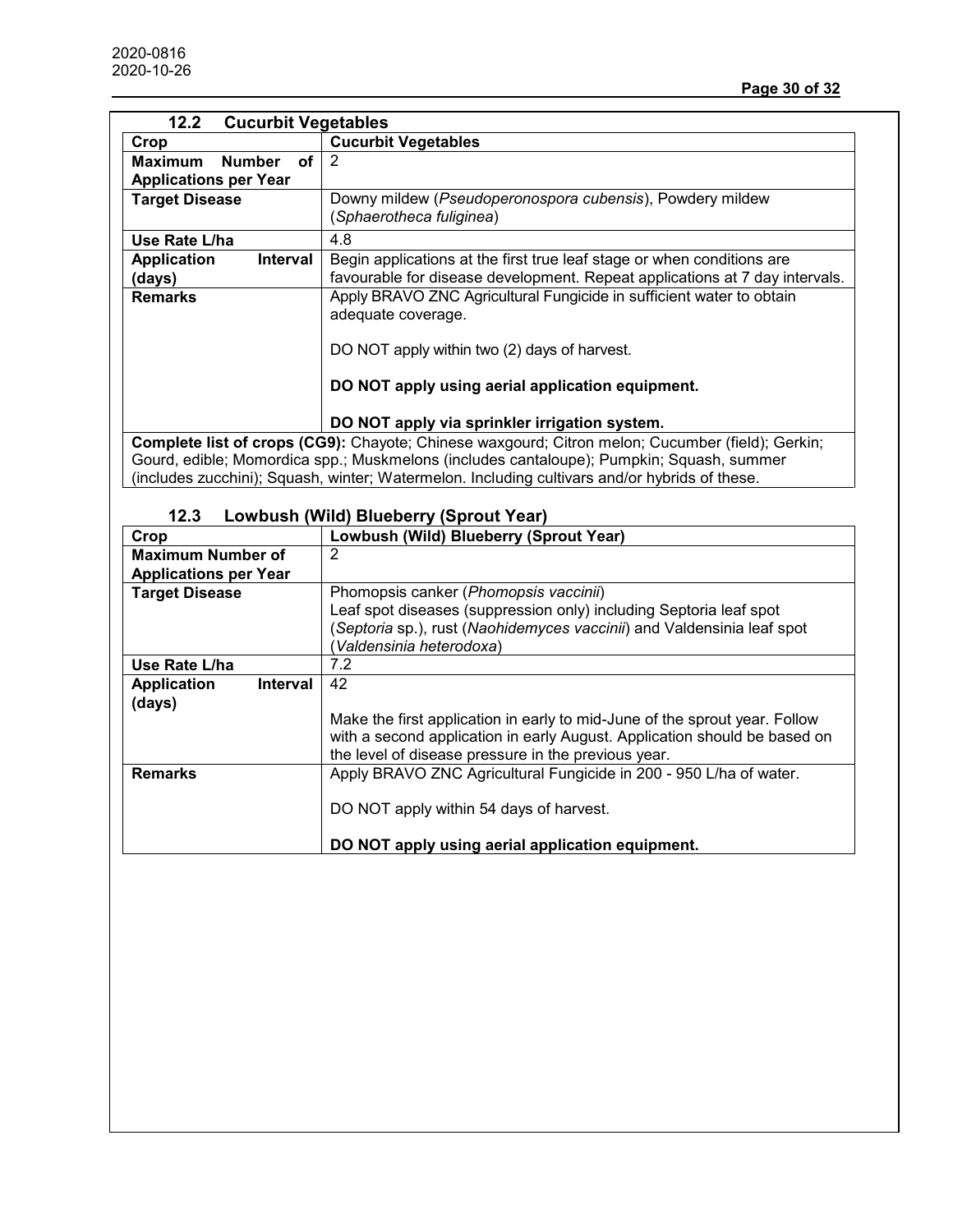| <b>Evening Primrose</b><br>12.4       |                                                                                                                                                                         |  |
|---------------------------------------|-------------------------------------------------------------------------------------------------------------------------------------------------------------------------|--|
| Crop                                  | <b>Evening Primrose</b>                                                                                                                                                 |  |
| <b>Maximum Number of</b>              | 2                                                                                                                                                                       |  |
| <b>Applications per Year</b>          |                                                                                                                                                                         |  |
| <b>Target Disease</b>                 | Blight and dieback (Septoria oenotherae)                                                                                                                                |  |
| Use Rate L/ha                         | 2.3                                                                                                                                                                     |  |
| <b>Application</b><br><b>Interval</b> | 14-28                                                                                                                                                                   |  |
| (days)                                |                                                                                                                                                                         |  |
| <b>Remarks</b>                        | Fall applications only. Apply to direct seeded fields after emergence when<br>disease symptoms appear. Reapply at the shorter interval if conditions<br>favour disease. |  |
|                                       | DO NOT apply using aerial application equipment.                                                                                                                        |  |

# **12.5 Asparagus**

| Crop                                  | <b>Asparagus</b>                                                                                               |
|---------------------------------------|----------------------------------------------------------------------------------------------------------------|
| <b>Maximum Number of</b>              | 3                                                                                                              |
| <b>Applications per Year</b>          |                                                                                                                |
| <b>Target Disease</b>                 | Purple Spot (Stemphylium vesicarium), Rust (Puccinia asparagi)                                                 |
| Use Rate L/ha                         | 3.4                                                                                                            |
| <b>Application</b><br><b>Interval</b> | 14                                                                                                             |
| (days)                                |                                                                                                                |
| <b>Remarks</b>                        | Begin applications following final harvest of spears.                                                          |
|                                       | Apply BRAVO ZNC Agricultural Fungicide in 100 - 200 L/ha of water.<br>DO NOT apply within 190 days of harvest. |
|                                       | DO NOT apply using aerial application equipment.                                                               |

# **12.6 Filberts (Hazelnuts)**

| Crop                         |                 | <b>Filberts (Hazelnuts)</b>                                                                                                                                                                           |
|------------------------------|-----------------|-------------------------------------------------------------------------------------------------------------------------------------------------------------------------------------------------------|
| <b>Maximum Number of</b>     |                 | 3                                                                                                                                                                                                     |
| <b>Applications per Year</b> |                 |                                                                                                                                                                                                       |
| <b>Target Disease</b>        |                 | Eastern filbert blight (Anisogramma anomala)                                                                                                                                                          |
| Use Rate L/ha                |                 | 6.72                                                                                                                                                                                                  |
| <b>Application</b>           | <b>Interval</b> | 20                                                                                                                                                                                                    |
| (days)                       |                 |                                                                                                                                                                                                       |
| <b>Remarks</b>               |                 | Apply preventatively during bud-break to shoot elongation (in spring and<br>early summer). Do not apply within 120 days of harvest.                                                                   |
|                              |                 | Apply BRAVO ZNC Agricultural Fungicide in 500 - 3000 L/ha of water.                                                                                                                                   |
|                              |                 | Do not enter or allow worker re-entry into treated areas during the<br>restricted entry interval of 18 days for scouting, 10 days for transplanting<br>and 2 days for orchard maintenance activities. |
|                              |                 | DO NOT apply with oils, other pesticides, surfactants or fertilizers.                                                                                                                                 |
|                              |                 | DO NOT apply within one week of an oil-based pesticide application.                                                                                                                                   |
|                              |                 | Apply ground foliar application only. DO NOT apply by chemigation.                                                                                                                                    |
|                              |                 | DO NOT apply using aerial application equipment.                                                                                                                                                      |